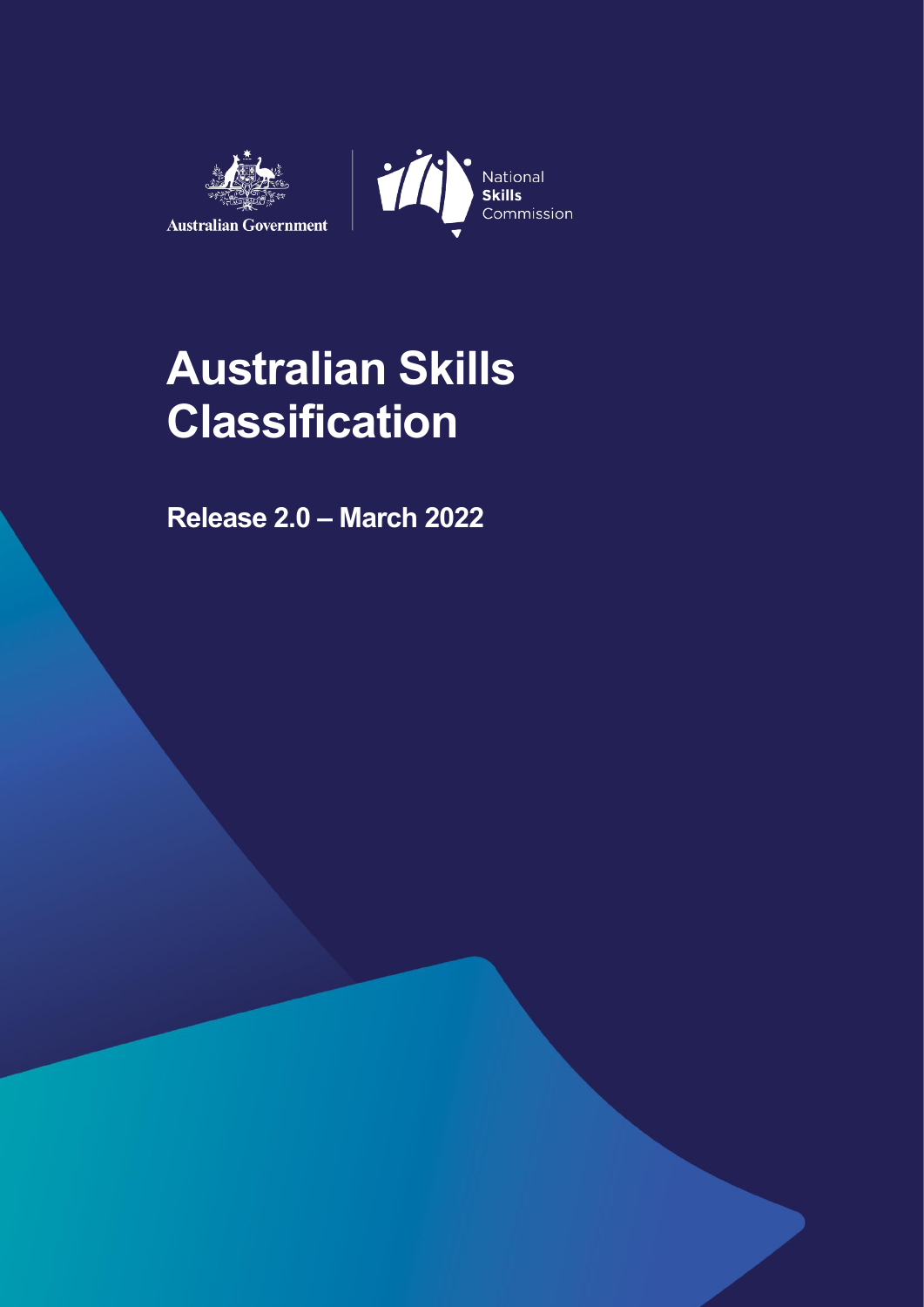ISBN 978-1-76114-180-5 (PDF) ISBN 978-1-76114-384-7 (PRINT)



The Australian Skills Classification (ASC) is a product of the National Skills Commission, within the Commonwealth of Australia.

With the exception of the Commonwealth Coat of Arms, the NSC's logo, any images or photographs, any material protected by a trade mark and where otherwise noted, the content of the ASC is licensed under the Creative Commons Attribution 4.0 International Licence, CC BY 4.0 licence. Please note that this CC BY licence includes a disclaimer of warranties and liabilities in favour of the Commonwealth of Australia.

The ASC includes information from the following entities. The NSC has modified some or all this information, and the following entities have not approved, endorsed or tested these modifications:

- O\*NET Resource Centre i.e. O\*NET 21.2 Database and O\*NET 23.1 Database by the U.S Department of Labor, Employment and Training Administration (USDOL/ETA), used under the CC BY 4.0 license. O\*NET® is a trademark of USDOL/ETA
- Australian Bureau of Statistics, within the Commonwealth of Australia, used under the CC BY 4.0 license

The NSC used data records provided by EMSI Burning Glass in the preparation of the ASC.

The National Skills Commission supports and encourages the dissemination and exchange of information provided in the ASC.

Use of, including to copy, redistribute, remix, transform, or build upon, all or any part of the ASC must include the following attribution:

*Australian Skills Classification BETA release 2.0 – March 2022,* National Skills Commission, Commonwealth of Australia. Used under Creative Commons BY 4.0 licence.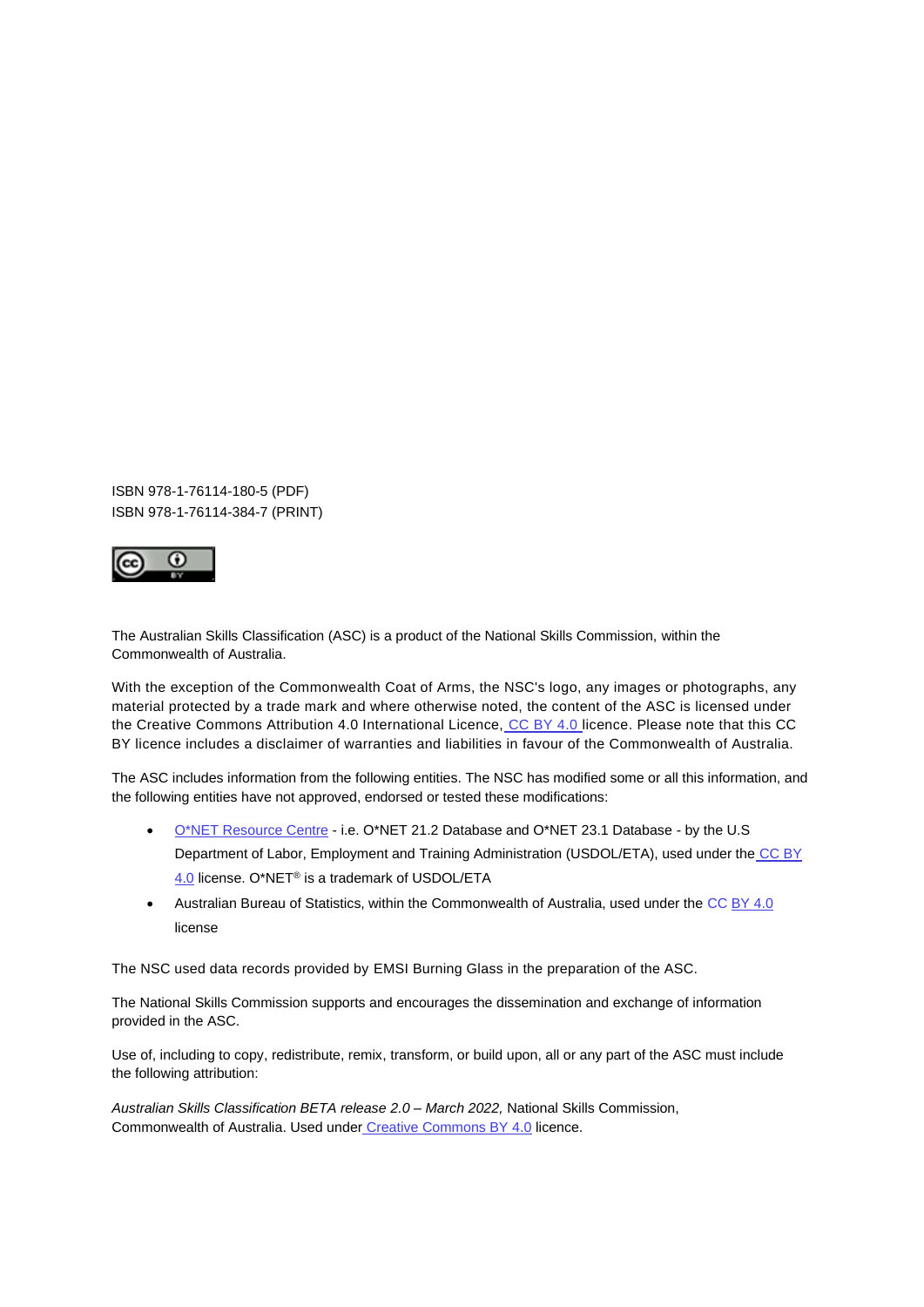# **Table of Contents**

| Case study: Quantity Surveyors and Construction Estimators  14 |  |
|----------------------------------------------------------------|--|
|                                                                |  |
|                                                                |  |
|                                                                |  |
|                                                                |  |
|                                                                |  |
|                                                                |  |
|                                                                |  |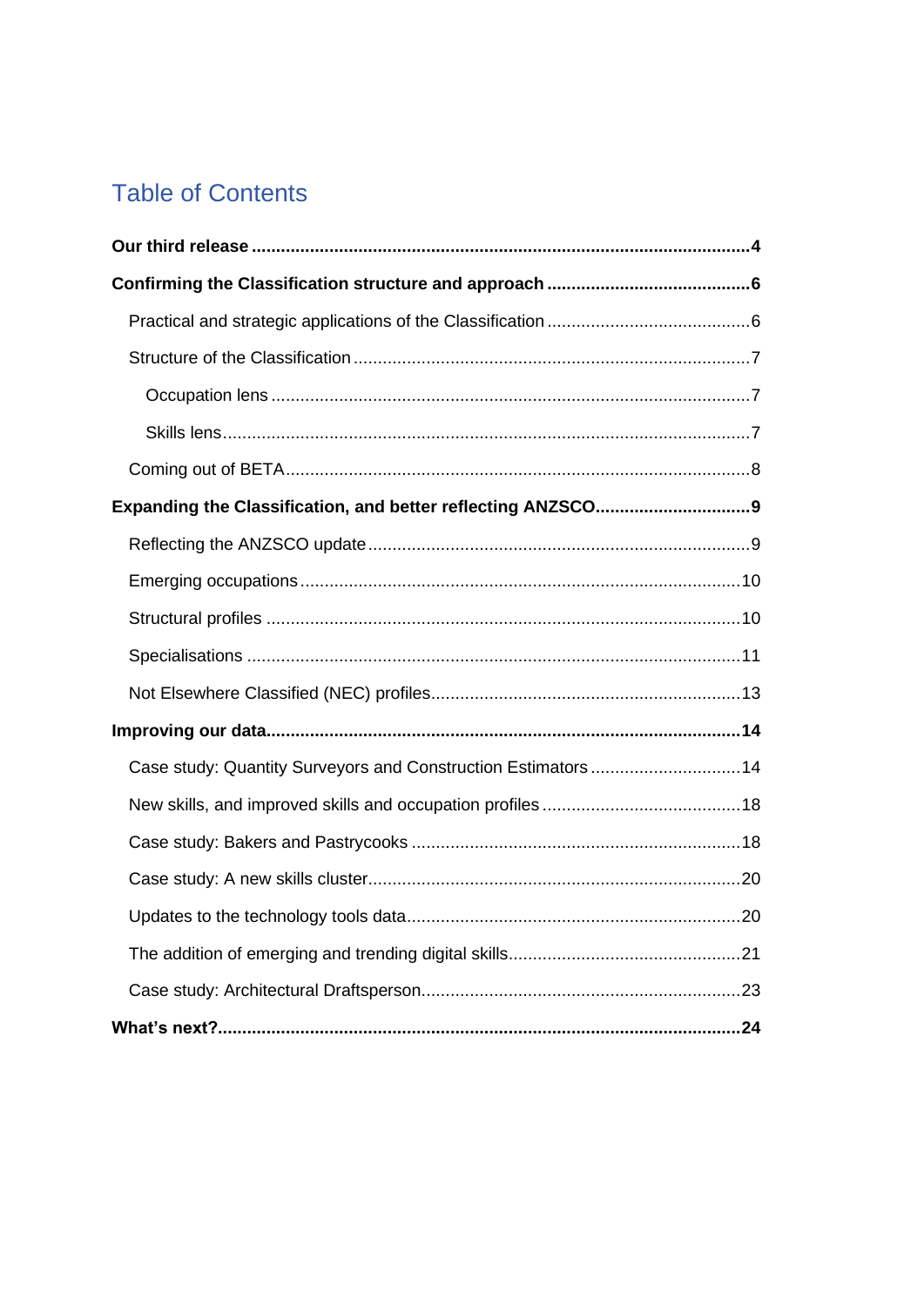## <span id="page-3-0"></span>**Our third release**

In March 2021, the National Skills Commission ('the Commission') released the BETA version of its Australian Skills Classification ('the Classification') as an interactive online interface. For the first time in an Australian context, the Classification provided a universal taxonomy of skills – enabling stakeholders across sectors to identify and articulate the skills that underpin jobs in the Australian labour market and facilitating a range of diverse use cases.

The first update to the Classification, in September 2021, focused largely on stakeholder feedback. Enhancements were made to the interface to improve navigation, access and understanding; data improvements incorporated important contextual information and cultural capability into existing profiles; and ten new occupational profiles were added across a range of sectors.

We are pleased to bring you our next update to the Classification – one that brings the dataset out of BETA status, focuses more heavily on expansion, and brings the Classification more closely into alignment with the Australian and New Zealand Standard Classification of Occupations (ANZSCO) in terms of structure and coverage.

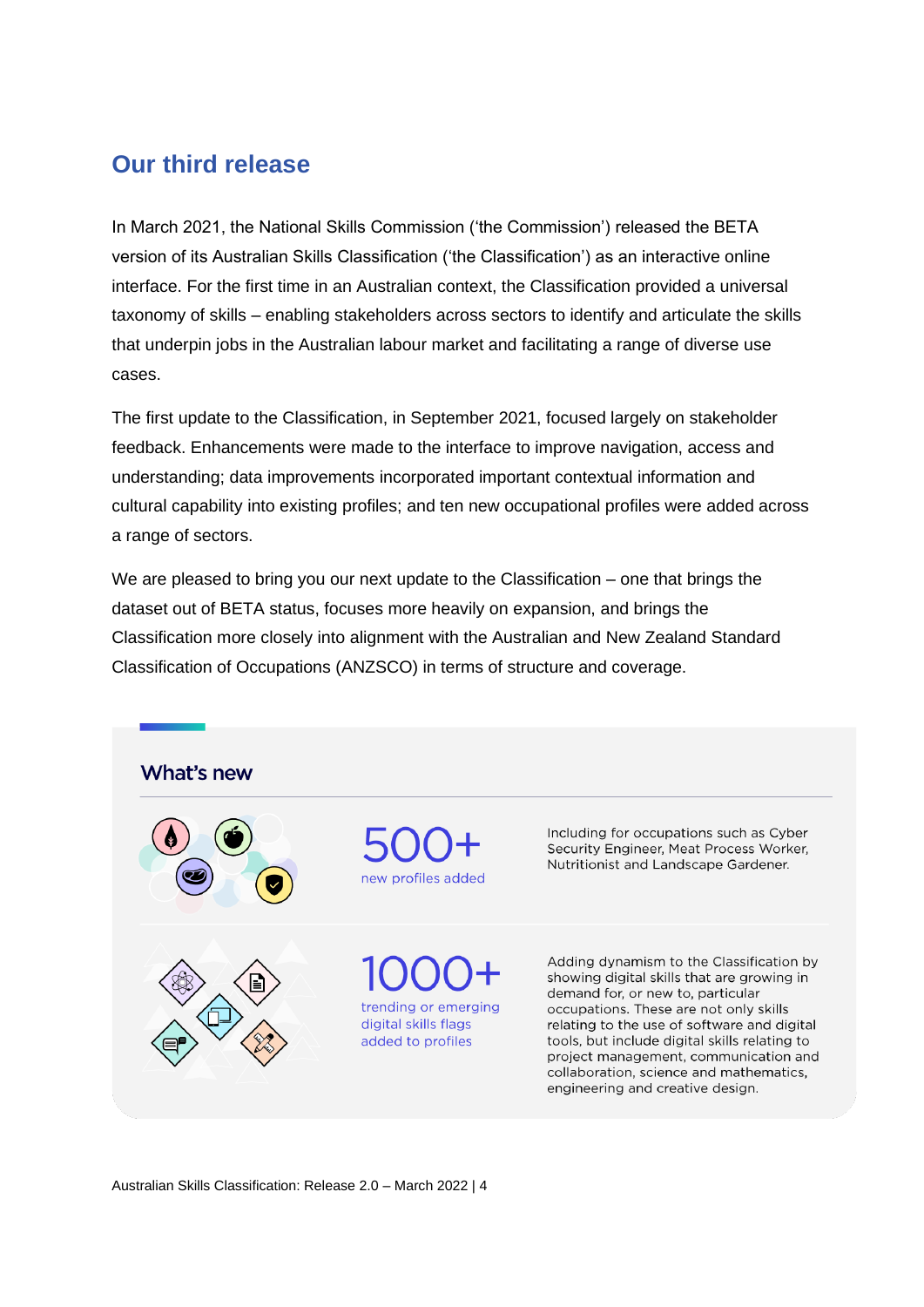## **This third release includes:**

#### **The addition of around 500 new profiles, made up of:**

o New ANZSCO 4-digit unit group or 6-digit occupation profiles.

o 'Structural' profiles – where a 4-digit ANZSCO unit group contains only one 6-digit occupation, and the corresponding profile has been added for structural completeness. o Specialisations – limited profiles that cover a subset of jobs belonging to an ANZSCO 6-

o 'Not Elsewhere Classified' (NEC) occupation profiles – limited profiles that cover the small occupations making up NEC occupation groups.

#### **Additional amendments that reflect the November 2021 update to ANZSCO:**

o Changes to unit groups and codes arising from the update.

o The inclusion of new ANZSCO occupations brought in as part of the update, beginning with occupations that align with the Commission's previous work on emerging occupations in the Australian labour market.

o The removal of some occupations previously in the Classification, where they have been significantly affected by changes to unit groups and the data needs reconsideration.

#### **Data improvements, including:**

digit occupation.

o Changes to the 'Quantity Surveyor (233213)' and 'Construction Estimator (312114)' occupation profiles based on stakeholder feedback and engagement.

- o Improvements to existing profiles as more context is added to related occupations.
- o The addition of new specialist tasks, and updates to existing tasks and skills clusters.
- o Updates to the technology tools data and the inclusion of tool descriptions.
- o The introduction of emerging and trending skills flags.

As we continue to expand and improve on the Classification, the Commission welcomes your continued feedback to ensure it remains relevant to the current Australian context.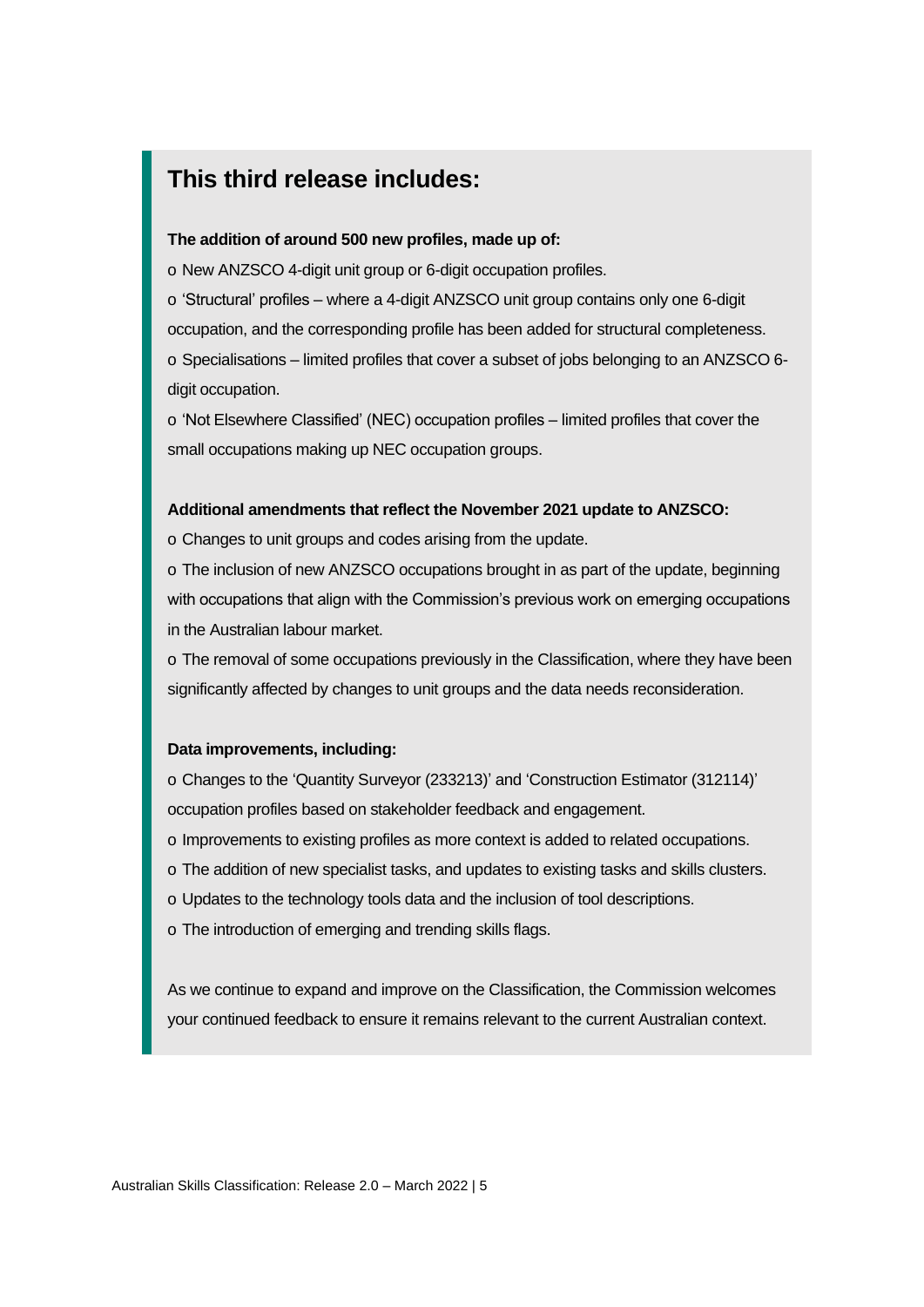# <span id="page-5-0"></span>**Confirming the Classification structure and approach**

#### <span id="page-5-1"></span>Practical and strategic applications of the Classification

Many public and private sector organisations are beginning to take skill-based approaches to policy, recruitment and training. The Commission hopes to facilitate these approaches by providing a data driven and dynamic Classification of skills that is high quality, independent and publicly available free of charge. The uptake and integration of our data is bringing to life the Commission's vision for the Classification to become a 'common language' for skills in Australia.

It is important to note that the Classification is largely context-agnostic. That is, it is designed to apply to occupations irrespective of business size, sector or industry, for example. In a similar vein, the Classification also strikes a balance between fine detail and transferability. That is, occupation profiles are detailed but not fully comprehensive, as granular-level detail can make it harder to recognise common and transferable skills. Instead, this framework facilitates comparisons, offering data-driven insights into the relationships between skills and occupations.

The Classification alone does not make career recommendations or provide advice about skills demand or other labour market trends. But it can enable these things when linked with other data and contextual information. Combined with other information, the Classification has powerful practical and strategic applications to:

- Improve job matching and the identification of job transition pathways by systematically linking the skills required in one occupation to another.
- Help workers and their employers to identify common and transferable skills, skills gaps and training opportunities.
- Help employers to better articulate their real skills needs and undertake workforce planning and development exercises.
- Provide a more detailed framework for economists and policy analysts to identify critical skills and potential labour market skills gaps.
- Help stakeholders including training and education providers, industry and governments to research and develop new training options.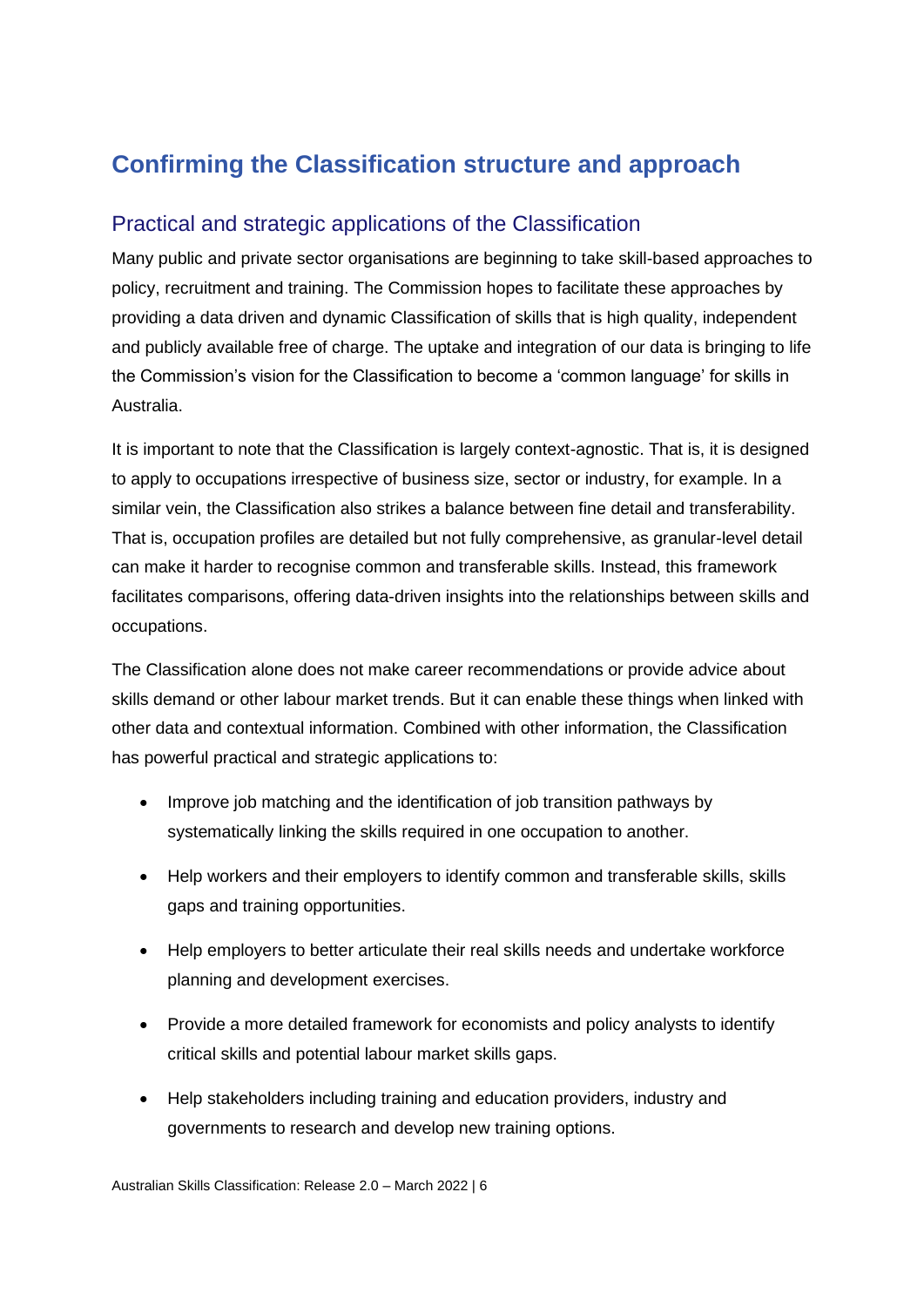## <span id="page-6-0"></span>Structure of the Classification

The structure of the Classification is largely unchanged since our first release, and contains three categories of skills:

- **Core competencies**: commonly used in all occupations (sometimes called 'foundation skills' or 'employability skills').
- **Specialist tasks**: the work activities a person undertakes specific to a job.
- **Technology tools**: a technology, such as software or hardware, used within an occupation.

The interactive interface also enables exploration of the Classification through two conceptual views – an occupation lens and a skills lens.

#### <span id="page-6-1"></span>Occupation lens

The Classification currently contains over 1100 profiles outlining skills data for ANZSCO 4 digit unit groups and 6-digit occupations, as well as for occupation specialisations<sup>1</sup> and NEC occupations<sup>2</sup>.

Information on core competencies, specialist tasks and technology tools are available for most of these profiles, however NEC and specialisation profiles by nature contain more limited detail.

The interface highlights the connections and potential transferability between Australian occupations by outlining the tasks required to undertake them, and showing which other occupations utilise each of these.

#### <span id="page-6-2"></span>Skills lens

The interface also allows users to explore the data through the lens of skills, independent of the occupations they are connected to.

Australian Skills Classification: Release 2.0 – March 2022 | 7

<sup>&</sup>lt;sup>1</sup> Specialisations are commonly used titles which refer to a subset of jobs belonging to an ANZSCO 6-digit occupation.

 $<sup>2</sup>$  NEC occupation groups are groupings of small occupations that are not captured in another part of</sup> ANZSCO but share a similar skill level, and sometimes a similar skill set.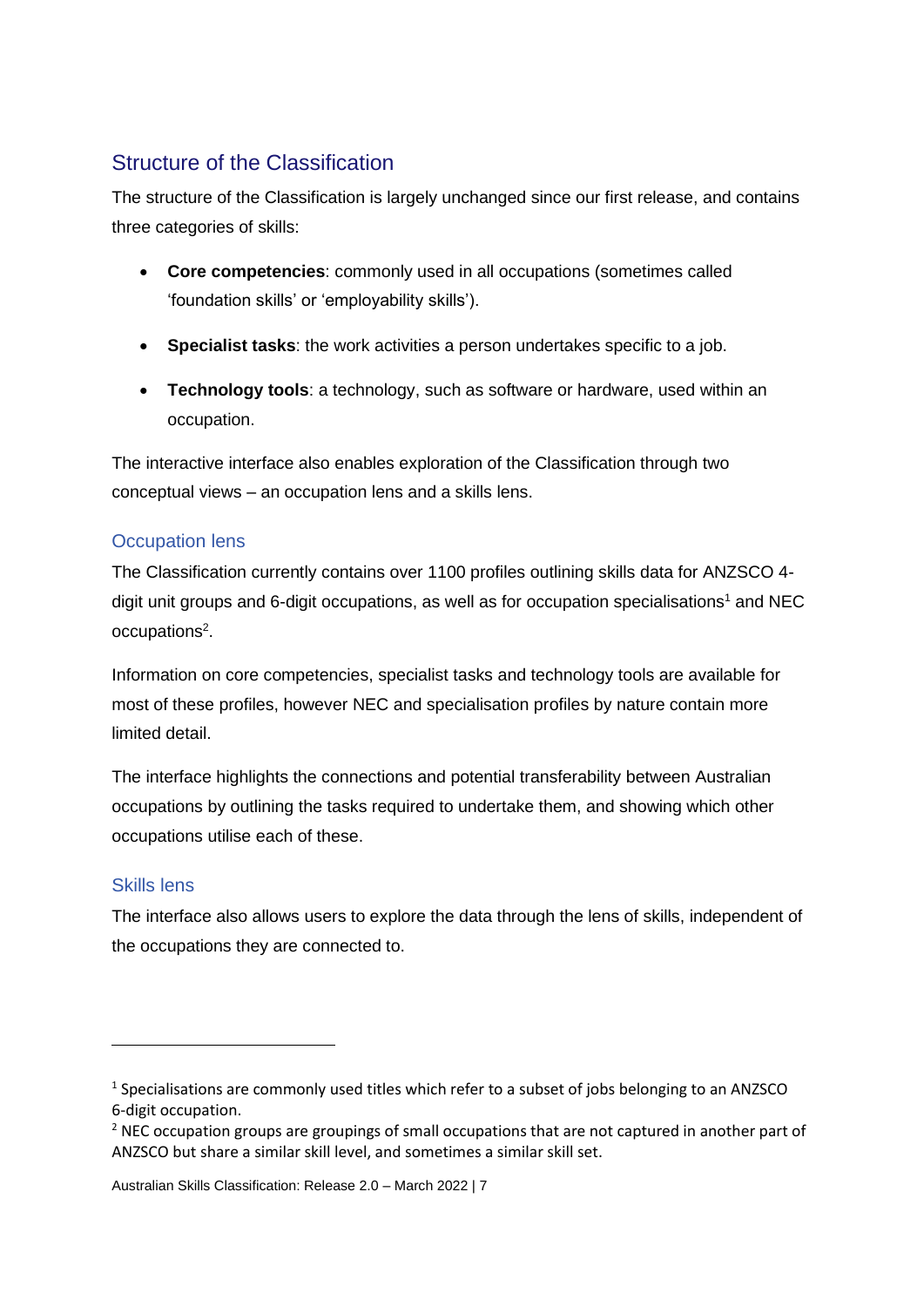All specialist tasks in the Classification are grouped together into skills clusters of similar specialist tasks, with the broad underlying assumption that if you can do one of the skills in the cluster, you can likely do the others. It is important to note here that in line with being largely context-agnostic, the Classification does not identify the pre-requisite qualifications, credentials, knowledge or experience required to undertake a job – and does not consider these in creating the skills clusters.

The skills clusters are grouped once more into skill cluster families. These are made up of related skills clusters, but importantly at this level they do not rely on the same underlying assumption about the ability to undertake all skills within them.

Visualising the connections between skills in this way highlights relationships and transferability that may not come to light when we consider only how they connect different occupations together.

#### <span id="page-7-0"></span>Coming out of BETA

When we first released the data and interface in 2021, we released them as BETA to test whether the data features and specifics met the needs of stakeholders across a range of use cases.

Since then, we have heard from stakeholders with diverse focuses seeking to apply the Classification data in a range of ways – from supporting workforce planning to assisting with training or job transitions. We are also supporting our public service colleagues as they explore and implement use cases for our data across a range of Australian Government program, policy and service offerings.

While we continue to work with stakeholders on the data and interface, the removal of its BETA status reflects that, for the most part, the Commission has confirmed the Classification's structure and approach.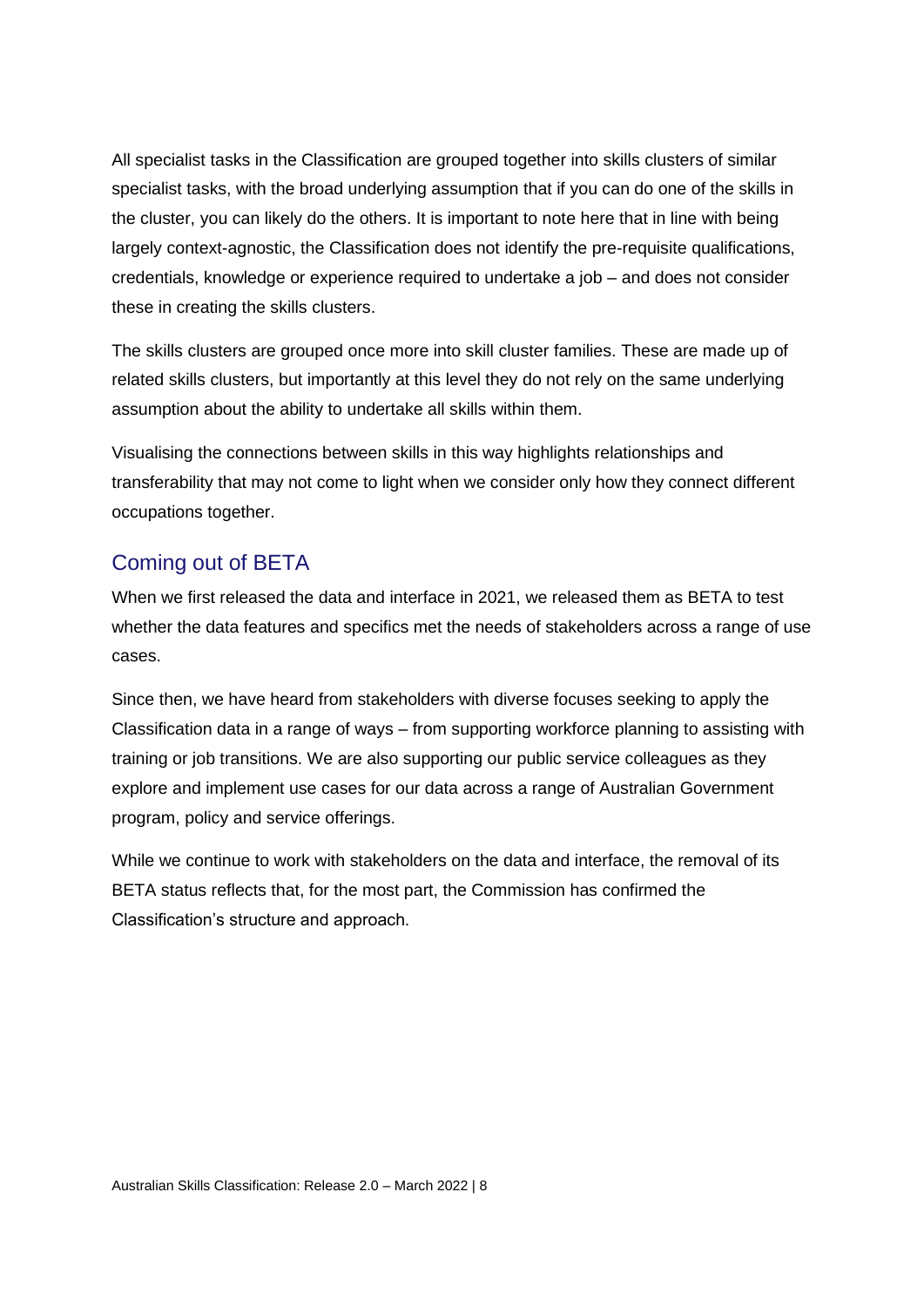# <span id="page-8-0"></span>**Expanding the Classification, and better reflecting ANZSCO**

This release focused heavily on expansion, bringing the total number of profiles in the Classification to over 1100. This is an addition of around 500 profiles, noting that changes to ANSZCO in late 2021 necessitated the removal of some existing Classification profiles.

The new profiles include a mix of new ANZSCO 4-digit unit group or 6-digit occupation level profiles, specialisations, NEC occupations, and 'structural' profiles brought in for closer structural alignment to ANZSCO.

#### <span id="page-8-1"></span>Reflecting the ANZSCO update

In November 2021, the Australian Bureau of Statistics (ABS) released an update to ANZSCO that reflected a review of occupations associated with the following four areas:

- Agriculture, forestry and fisheries.
- Cyber security.
- Naval ship building.
- Emerging occupations identified by the National Skills Commission.

These areas were based on priority areas for the Australian labour market and chosen to test a new approach to updating ANZSCO, as the update is the first incremental step of a larger program of update work.

The Commission has updated numerical ANZSCO codes for existing occupations in the Classification and is working to incorporate all other updates moving forward. For this release we have included some new occupation profiles, and temporarily removed some profiles where changes to ANZSCO groupings required the skills data to be reconsidered.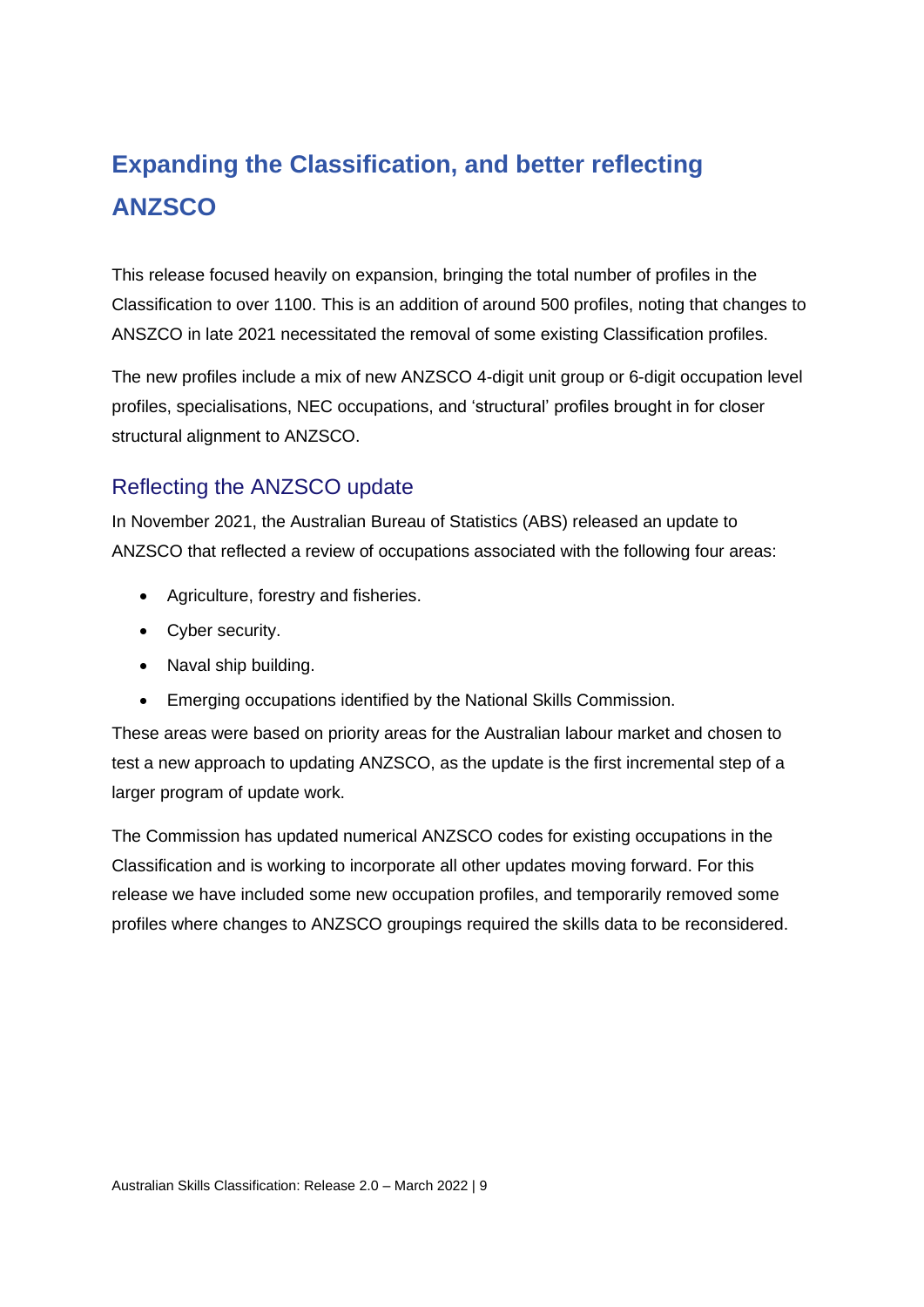## <span id="page-9-0"></span>Emerging occupations

The Commission was pleased to work with the ABS in the consideration of our previously identified [Emerging Occupations](https://www.nationalskillscommission.gov.au/emerging-occupations) for inclusion in ANZSCO (National Skills Commission, 2020)<sup>3</sup>. Some of these have been incorporated as outlined in table one below, and are included as part of this update to the Australian Skills Classification.

| <b>NSC Emerging Occupation</b>    | <b>ANZSCO occupation (2021 update)</b>                           |
|-----------------------------------|------------------------------------------------------------------|
| <b>Pricing Analysts</b>           | 225113 Pricing Analyst                                           |
| <b>Agile Coaches</b>              | <b>Project Management Coach</b>                                  |
|                                   | (Specialisation of 223311 Training and Development Professional) |
| <b>Devops Engineers</b>           | 261316 DevOps Engineer                                           |
| <b>Biostatisticians</b>           | <b>Biostatistician</b>                                           |
|                                   | (Specialisation of 224113 Statistician)                          |
| 234612 Respiratory Scientist      |                                                                  |
| <b>Respiratory Therapists</b>     | 311217 Respiratory Technician                                    |
| <b>Digital Marketing Analysts</b> | 225115 Digital Marketing Analyst                                 |
| <b>Social Media Specialists</b>   | 225114 Content Creator (Marketing)                               |
|                                   | Alternative title: Social Media Specialist (Marketing)           |
| <b>User Experience Analysts</b>   | 261113 User Experience Designer (ICT)                            |
| <b>Solar Installers</b>           | Solar Installer                                                  |
|                                   | (Specialisation of 341111 Electrician (General))                 |
| <b>Wind Turbine Technicians</b>   | Wind Turbine Technician                                          |
|                                   | (Specialisation of 399213 Power Generation Plant Operator)       |

*Table one: NSC emerging occupations incorporated into ANZSCO as at November 2021*

#### <span id="page-9-1"></span>Structural profiles

To date, the Classification has included a mix of ANZSCO 4-digit unit group and 6-digit occupation profiles, and we understand there are use cases for skills information relating to both levels of the ANZSCO classification among users of our data.

As part of this release, we have created more structural completeness up to the 4-digit level – finding instances where an occupation exists in the Classification at either the 4-digit or 6 digit level and is part of an ANZSCO unit-group containing only one 6-digit occupation. Where we found this to be the case, we have introduced the corresponding 'structural' profile for completeness and to assist data users of different kinds to interact with and utilise our data. This means that there will be a profile for these occupations at both the ANZSCO

<sup>3</sup> National Skills Commission, 2020, *The Emerging Occupations Report*, National Skills Commission, Australia.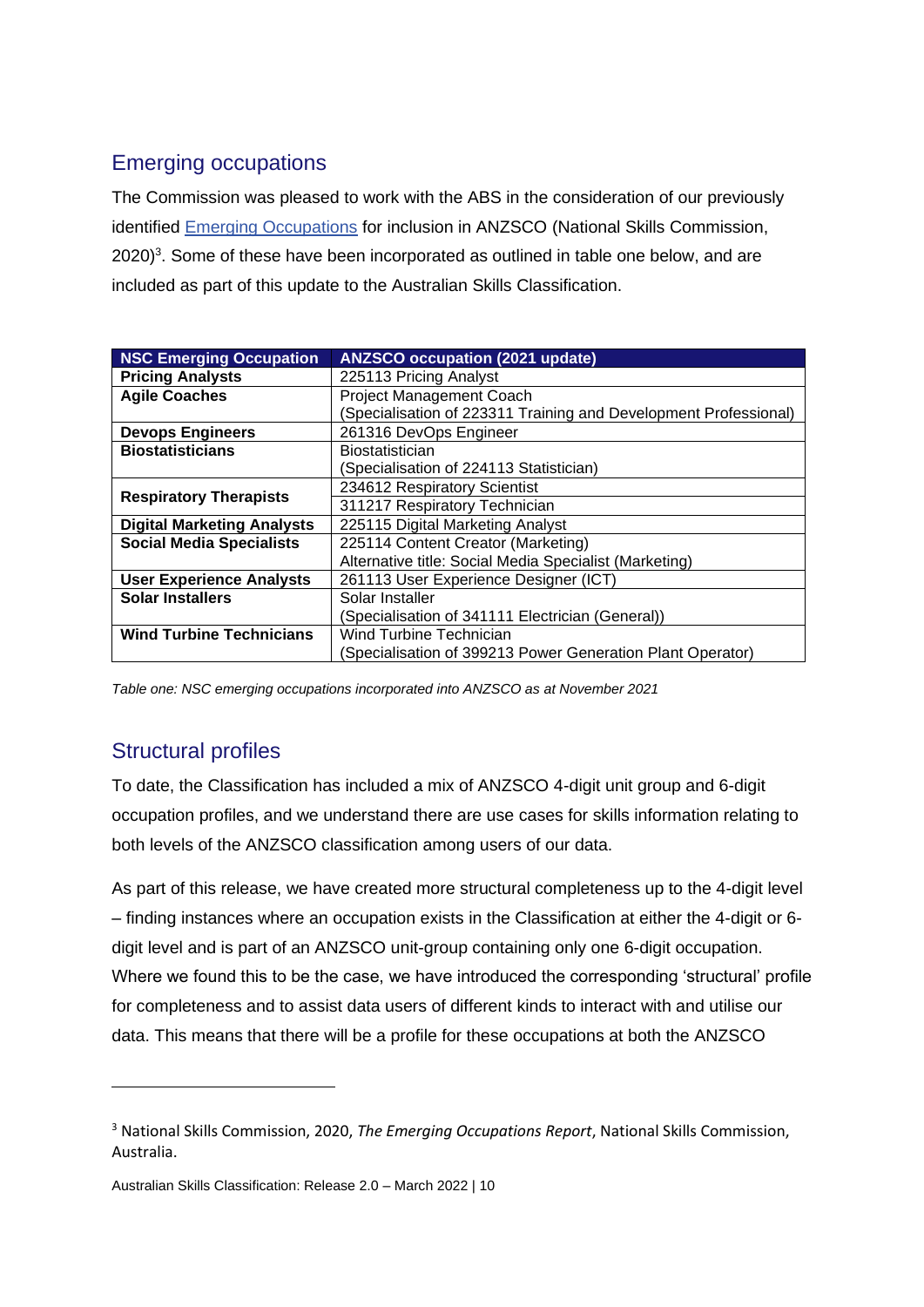4-digit level, as well as the ANZSCO 6-digit level. These profiles will also be essentially identical, with only minor differences reflecting their relative positions in the overall ANZSCO structure.

As much as possible, when bringing in new profiles, we aim to bring in entire unit groups at a time.

#### <span id="page-10-0"></span>**Specialisations**

Another way we are bringing the Classification into better alignment with ANZSCO is with the introduction of skills data for specialisations. Specialisations are commonly used titles which refer to a subset of jobs belonging to an ANZSCO 6-digit occupation.

These jobs involve the performance of more specific tasks rather than the broader range of tasks usually performed in the occupation. As the Classification is industry-agnostic, specialisations help us bring in important contextualising information that reflect the specific contexts in which some work is undertaken – and help stakeholders across sectors see their occupations and skills better reflected in the Classification.

For this release, data has been added for five specialisations – of which four reflect emerging occupations as shown in table two below:

| <b>Specialisations</b>             | <b>ANZSCO 6-digit Occupation</b>       |
|------------------------------------|----------------------------------------|
| Biostatistician (emerging)         | 224113 Statistician                    |
| Wind Turbine Technician (emerging) | 399213 Power Generation Plant Operator |
| Solar Installer (emerging)         | 341111 Electrician (General)           |
| <b>Pricing Analyst (emerging)</b>  | 225113 Marketing Specialist            |
| Fiberglass Layup Worker            | 839211 Plastic Factory Worker          |

*Table two: list of specialisations included in the March 2022 Australian Skills Classification update*

There are more than 1,400 specialisations in ANZSCO, and as we continue to expand the Classification, we will prioritise specialisations that add critical value and context to the Classification and that impact the tools and programs supported by our data.

Specialisation profiles contain more limited data than other profiles. They do not re-list the ANZSCO 6-digit occupation's specialist tasks or technology tools although some or all of them may be applicable. Additionally, these occupations do not include core competencies or capture time spent for specialist tasks. The difference between the specialist tasks in an ANZSCO 6-digit and a specialisation profile is shown in table three below.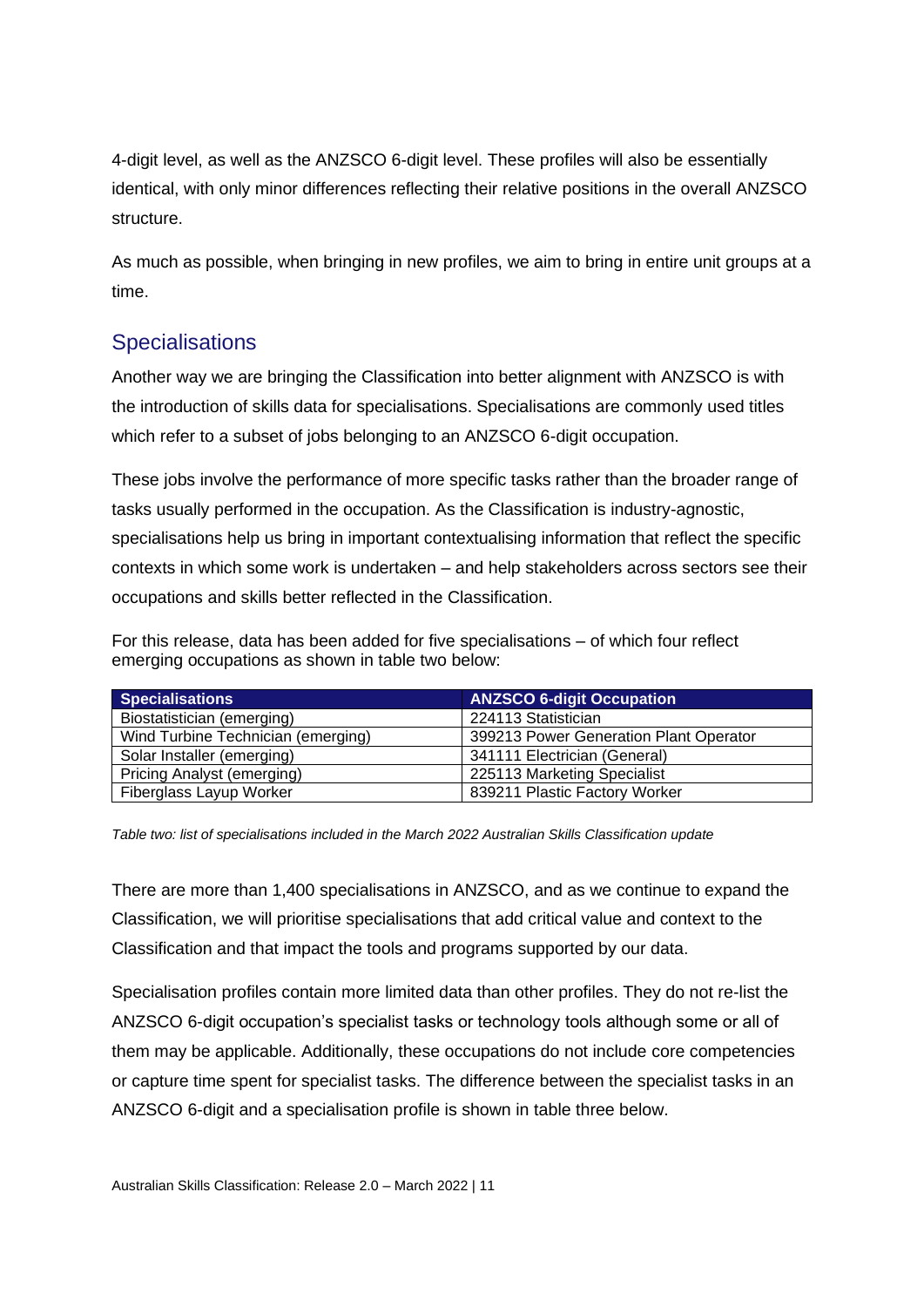| 225113 Marketing Specialist                       | <b>Specialisation: Pricing Analyst</b>                          |
|---------------------------------------------------|-----------------------------------------------------------------|
| Identifies market opportunities and advises on    | Analyses market data and trends to inform                       |
| the development, coordination and                 | product pricing strategies                                      |
| implementation of plans for pricing and           |                                                                 |
| promoting an organisation's goods and services.   |                                                                 |
| Advise others on business or operational          |                                                                 |
| matters                                           |                                                                 |
| Analyse consumer trends                           |                                                                 |
| Analyse data to inform operational decisions or   |                                                                 |
| activities                                        |                                                                 |
| Analyse industry trends                           |                                                                 |
| Analyse market conditions or trends               |                                                                 |
| Analyse market research data                      |                                                                 |
|                                                   | Collaborate with others in marketing activities                 |
| Conduct opinion surveys or needs assessments      |                                                                 |
| Conduct surveys in organisations                  |                                                                 |
|                                                   | Coordinate operational activities with external<br>stakeholders |
| Design websites or applications                   |                                                                 |
| Determine pricing or monetary policies            |                                                                 |
| Develop business or market strategies             |                                                                 |
| Develop marketing plans or strategies             |                                                                 |
|                                                   | Develop pricing forecasts and models                            |
| Direct sales, marketing or customer service       |                                                                 |
| activities                                        |                                                                 |
| Discuss business strategies, practices or         |                                                                 |
| policies with managers                            |                                                                 |
| Establish interpersonal business relationships to |                                                                 |
| facilitate work activities                        |                                                                 |
| Estimate cost or material requirements            |                                                                 |
| Evaluate potential of products, technologies or   |                                                                 |
| resources                                         |                                                                 |
| Evaluate program effectiveness                    |                                                                 |
|                                                   | Maintain knowledge of current developments in                   |
|                                                   | area of expertise                                               |
|                                                   | Maintain operational records                                    |
| Measure effectiveness of business strategies or   |                                                                 |
| practices                                         |                                                                 |
| Monitor business indicators                       |                                                                 |
| Monitor external affairs or events affecting      |                                                                 |
| business operations                               |                                                                 |
| Prepare research reports                          |                                                                 |
| Represent the organisation in external relations  |                                                                 |

*Table three: ANZSCO 6-digit occupation vs specialisation – Marketing Specialist and Pricing Analyst Specialist Tasks (list according to alphabetical order).*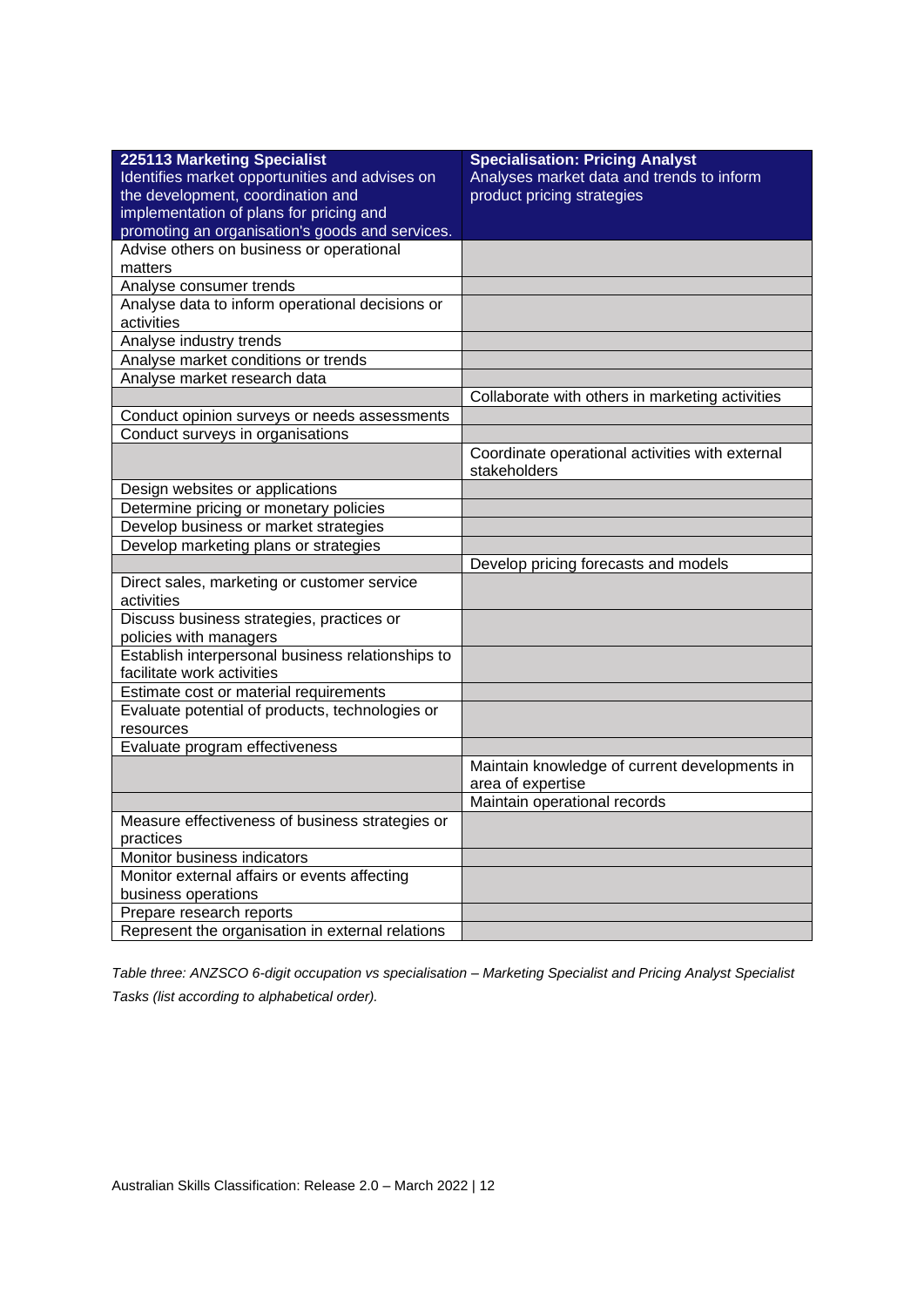#### <span id="page-12-0"></span>Not Elsewhere Classified (NEC) profiles

The addition of almost 300 new occupation profiles for more than 80 'Not Elsewhere Classified' (NEC) occupation groups also aligns the Classification more closely to ANZSCO. NEC occupation groups are groupings of small occupations that are not captured in another part of ANZSCO which share a similar skill level, and sometimes a similar skill set. For example, the NEC occupation group '139999 Specialist Managers NEC' contains 7 occupations – 'Airport Manager', 'Ambassador', 'Ambulance Services Manager', 'Archbishop', 'Bishop', 'Harbour Master' and 'Security Manager (Non-ICT)'.

Skills data for NEC occupations is not as comprehensive as for other profiles. It includes specialist tasks and technology tools, but not core competencies or the time that is generally spent by the occupation on each specialist task.

Like introducing specialisations, the incorporation of NEC profiles gives us more range to bring in new specialist tasks and technology tools that provide important context and enrich the Classification. For example, some of the new specialist tasks being introduced this release from our new NEC profiles include:

- Review audio or video recordings.
- Analyse risks related to investments in green technology.
- Develop exercise or conditioning programs.
- Teach online courses.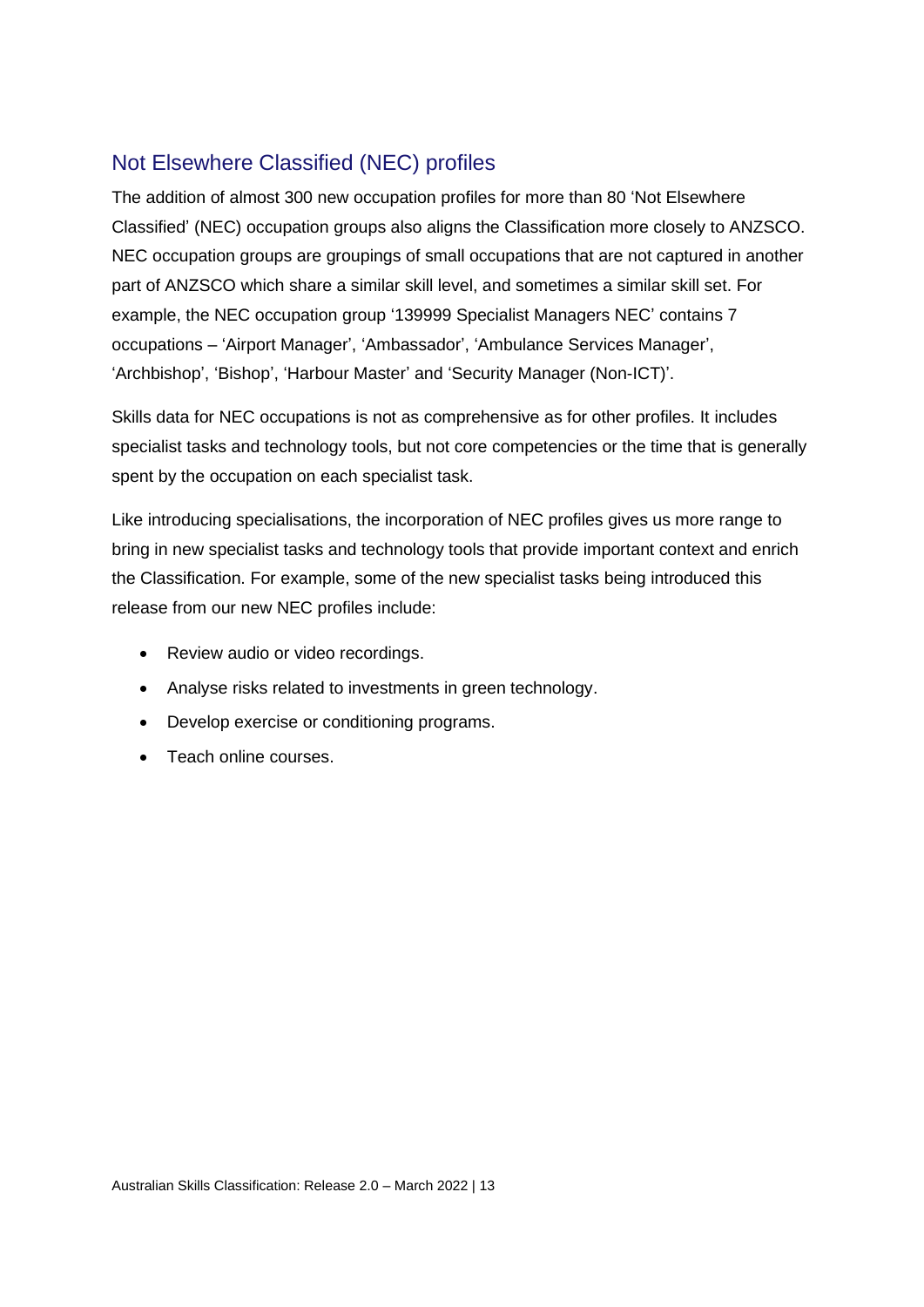## <span id="page-13-0"></span>**Improving our data**

Removing BETA means that we are happy with the structure and approach to the Classification, but this does not mean we are finished expanding and updating our data. To the contrary, we want the Classification to be a dynamic dataset that is responsive to changes to occupations in the Australian labour market. We remain focused on improving our data as we speak to stakeholders and as we continue to monitor and interrogate Australian skills data and information.

#### <span id="page-13-1"></span>Case study: Quantity Surveyors and Construction Estimators

We continue to receive feedback on the Classification from a range of stakeholders, including industry representative bodies, registered training organisations and professionals who provided feedback on their area of expertise.

An example of this feedback includes data improvement suggestions for the occupation '233213 Quantity Surveyor'. The feedback recommended a range of changes to the specialist tasks, core competencies and technology tools for this occupation.

We undertook research and validation activities and made the following changes to the specialist tasks, core competencies and technology tools for this profile: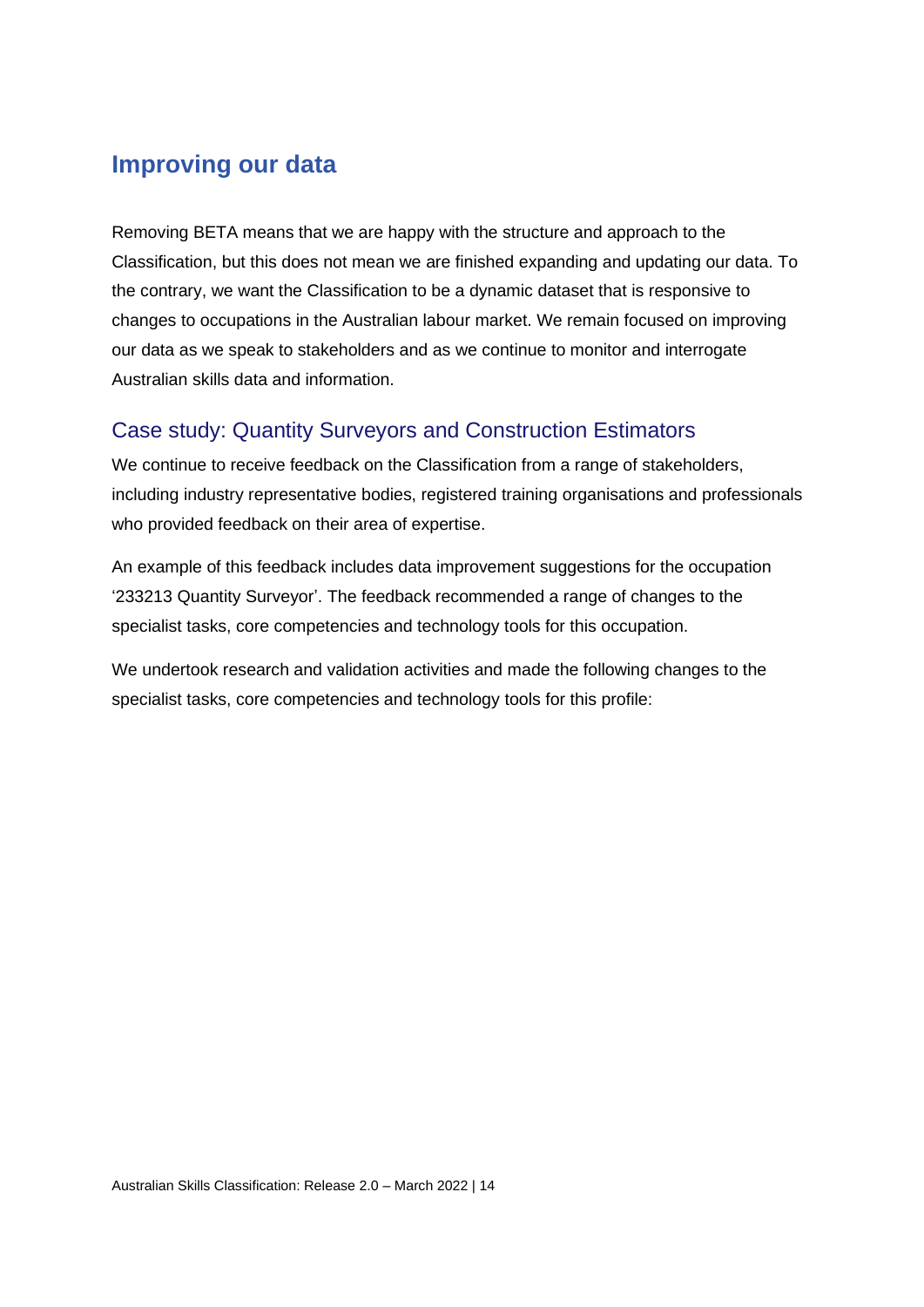| <b>ANZSCO 233213 Quantity Surveyor</b>                                                         |                                                                                              |  |
|------------------------------------------------------------------------------------------------|----------------------------------------------------------------------------------------------|--|
|                                                                                                | Estimates and monitors construction costs from the project feasibility stage, through tender |  |
| preparation, to the construction period and beyond. Registration or licensing may be required. |                                                                                              |  |
| Specialist tasks at September 2021                                                             | Specialist tasks at March 2022                                                               |  |
| Analyse business or financial data                                                             | Analyse business or financial data                                                           |  |
| Assess the cost effectiveness of products,                                                     | Assess the cost effectiveness of products,                                                   |  |
| projects or services                                                                           | projects or services                                                                         |  |
|                                                                                                | <b>Conduct financial audits</b>                                                              |  |
| Confer with others about financial matters                                                     | Confer with others about financial matters                                                   |  |
| staff to<br>Confer with<br>coordinate<br>business<br>operations                                |                                                                                              |  |
| business or financial information<br>Develop<br>systems                                        | Develop financial plans for clients                                                          |  |
| Establish business management methods                                                          |                                                                                              |  |
| Estimate costs of goods or services                                                            | Estimate costs of goods or services                                                          |  |
|                                                                                                | Estimate demand for goods or services                                                        |  |
|                                                                                                | Estimate green project costs                                                                 |  |
|                                                                                                | <b>Estimate operational costs</b>                                                            |  |
|                                                                                                | Estimate technical or resource requirements for                                              |  |
|                                                                                                | development or production projects                                                           |  |
| Evaluate applicable laws and regulations to<br>determine impact on organisational activities   |                                                                                              |  |
|                                                                                                | Evaluate designs or specifications to ensure<br>quality                                      |  |
|                                                                                                | Investigate the environmental impact of projects                                             |  |
| Maintain<br>information<br>data<br>in<br>systems<br>or<br>databases                            | Maintain<br>data in information<br>systems<br>or.<br>databases                               |  |
| Monitor financial indicators                                                                   | Monitor financial indicators                                                                 |  |
| Negotiate agreements to resolve disputes                                                       | Negotiate agreements to resolve disputes                                                     |  |
|                                                                                                | Negotiate contracts with clients or service                                                  |  |
|                                                                                                | providers                                                                                    |  |
|                                                                                                | Plan and manage, and analyse costs and                                                       |  |
|                                                                                                | benefits of, proposed designs or projects                                                    |  |
|                                                                                                | Prepare contracts, disclosures or applications                                               |  |
| Prepare financial documents<br>Prepare financial documents                                     |                                                                                              |  |
|                                                                                                | Prepare operational progress or status reports                                               |  |

*Table four: Data Improvements to the Quantity Surveyor profile – Specialist Tasks. Listed in alphabetical order, additional or adjusted tasks shown in green.*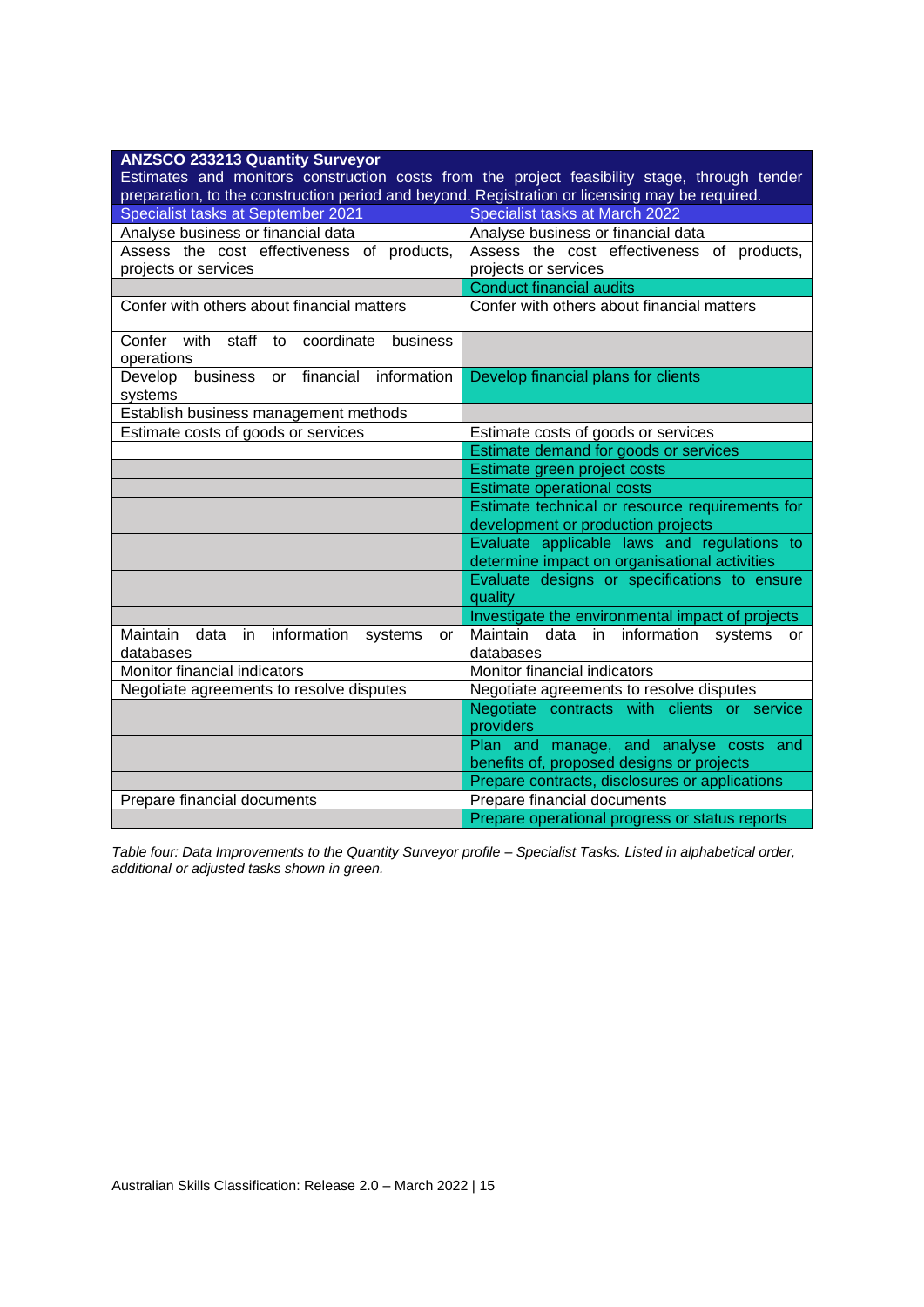| <b>ANZSCO 233213 Quantity Surveyor</b><br>Estimates and monitors construction costs from the project feasibility stage, through tender<br>preparation, to the construction period and beyond. Registration or licensing may be required. |                                                |  |  |
|------------------------------------------------------------------------------------------------------------------------------------------------------------------------------------------------------------------------------------------|------------------------------------------------|--|--|
| <b>Technology Tools at September 2021</b>                                                                                                                                                                                                | Technology Tools at March 2022                 |  |  |
| Accounting software                                                                                                                                                                                                                      |                                                |  |  |
|                                                                                                                                                                                                                                          | Cost modelling software                        |  |  |
| Data base reporting software                                                                                                                                                                                                             | Database reporting software                    |  |  |
| Data base user interface and query software                                                                                                                                                                                              | Database user interface and query software     |  |  |
| Document management software                                                                                                                                                                                                             | Document management software                   |  |  |
| Enterprise resource planning ERP software                                                                                                                                                                                                |                                                |  |  |
| Project management software                                                                                                                                                                                                              | Project management software                    |  |  |
|                                                                                                                                                                                                                                          | Quantitative schedule & risk analysis software |  |  |

*Table five: Data Improvements to the Quantity Surveyor profile – Technology Tools. Listed in alphabetical order, additional technology tools shown in green.*

| <b>ANZSCO 233213 Quantity Surveyor</b><br>Estimates and monitors construction costs from the project feasibility stage, through tender<br>preparation, to the construction period and beyond. Registration or licensing may be required. |                             |                             |  |
|------------------------------------------------------------------------------------------------------------------------------------------------------------------------------------------------------------------------------------------|-----------------------------|-----------------------------|--|
| Core Competencies                                                                                                                                                                                                                        | Core Competencies Scores at | Core Competencies Scores at |  |
|                                                                                                                                                                                                                                          | September 2021              | <b>March 2022</b>           |  |
| Digital engagement                                                                                                                                                                                                                       |                             |                             |  |
| Initiative and innovation                                                                                                                                                                                                                |                             |                             |  |
| Learning                                                                                                                                                                                                                                 |                             |                             |  |
| Numeracy                                                                                                                                                                                                                                 |                             |                             |  |
| Oral communication                                                                                                                                                                                                                       |                             |                             |  |
| Planning and organising                                                                                                                                                                                                                  |                             |                             |  |
| Problem solving                                                                                                                                                                                                                          |                             | հ                           |  |
| Reading                                                                                                                                                                                                                                  |                             |                             |  |
| Teamwork                                                                                                                                                                                                                                 |                             |                             |  |
| Writina                                                                                                                                                                                                                                  |                             |                             |  |

*Table six: Data Improvements to the Quantity Surveyor profile – Core Competencies. Adjusted core competency scores shown in green.*

In preparing these improvements, we also noted that feedback for the Quantity Surveyor occupation was relevant for the '312114 Construction Estimator' profile. We undertook similar research and validation and as a result, the following changes were made to the specialist tasks, core competencies and technology tools for Construction Estimator: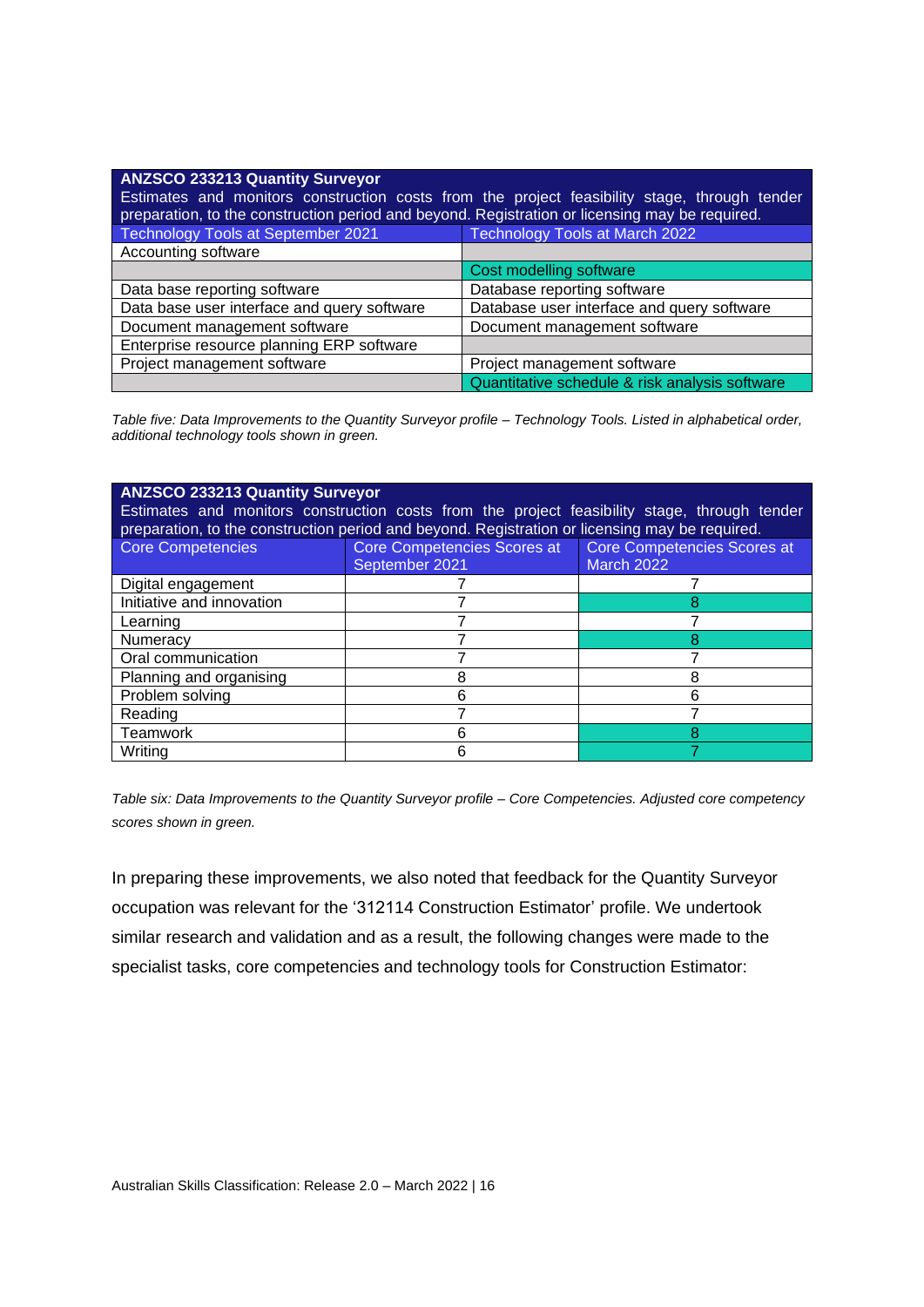| <b>ANZSCO 312114 Construction Estimator</b>                                                          |                                                         |  |  |
|------------------------------------------------------------------------------------------------------|---------------------------------------------------------|--|--|
| Prepares and delivers estimates and cost plans for construction projects up to the tender settlement |                                                         |  |  |
| stage.                                                                                               |                                                         |  |  |
| Specialist tasks at September 2021                                                                   | Specialist tasks at March 2022                          |  |  |
| Analyse business or financial data                                                                   | Analyse business or financial data                      |  |  |
| Assess the cost effectiveness of products,                                                           | Assess the cost effectiveness of products,              |  |  |
| projects or services                                                                                 | projects or services                                    |  |  |
| Confer with others about financial matters                                                           | Confer with others about financial matters              |  |  |
| Confer with staff to coordinate<br>business<br>operations                                            |                                                         |  |  |
| business or financial<br>information<br>Develop<br>systems                                           | Develop financial plans for clients                     |  |  |
| Establish business management methods                                                                |                                                         |  |  |
| Estimate costs of goods or services                                                                  | Estimate costs of goods or services                     |  |  |
|                                                                                                      | Estimate green project costs                            |  |  |
|                                                                                                      | <b>Estimate operational costs</b>                       |  |  |
|                                                                                                      | Estimate technical or resource requirements for         |  |  |
|                                                                                                      | development or production projects                      |  |  |
|                                                                                                      | Evaluate applicable laws and regulations to             |  |  |
|                                                                                                      | determine impact on organisational activities           |  |  |
|                                                                                                      | Investigate the environmental impact of projects        |  |  |
| information<br>Maintain<br>data<br>in<br>systems<br>or<br>databases                                  | Maintain data in information systems<br>or<br>databases |  |  |
|                                                                                                      | Manage construction activities                          |  |  |
| Monitor financial indicators                                                                         | Monitor financial indicators                            |  |  |
| Negotiate agreements to resolve disputes                                                             | Negotiate agreements to resolve disputes                |  |  |
|                                                                                                      | Negotiate contracts with clients or service             |  |  |
|                                                                                                      | providers                                               |  |  |
|                                                                                                      | Plan and manage, and analyse costs and                  |  |  |
|                                                                                                      | benefits of, proposed designs or projects               |  |  |
|                                                                                                      | Prepare contracts, disclosures or applications          |  |  |
| Prepare financial documents                                                                          | Prepare financial documents                             |  |  |
|                                                                                                      | Prepare operational progress or status reports          |  |  |
|                                                                                                      | Procure goods or services                               |  |  |

*Table seven: Data Improvements to the Construction Estimator profile – Specialist Tasks. Listed in alphabetical order, additional tasks shown in green.*

| <b>ANZSCO 312114 Construction Estimator</b><br>stage. | Prepares and delivers estimates and cost plans for construction projects up to the tender settlement |
|-------------------------------------------------------|------------------------------------------------------------------------------------------------------|
| <b>Technology Tools at September 2021</b>             | Technology Tools at March 2022                                                                       |
| Accounting software                                   | Accounting software                                                                                  |
|                                                       | Cost modelling software                                                                              |
| Data base user interface and query software           | Database user interface and query software                                                           |
|                                                       | Database reporting software                                                                          |
|                                                       | Document management software                                                                         |
| Enterprise resource planning ERP software             | Enterprise resource planning ERP software                                                            |
| Project management software                           | Project management software                                                                          |
| Graphics or photo imaging software                    | Graphics or photo imaging software                                                                   |

*Table eight: Data Improvements to the Construction Estimator profile – Technology Tools. Listed in alphabetical order, additional Technology Tools shown in green.*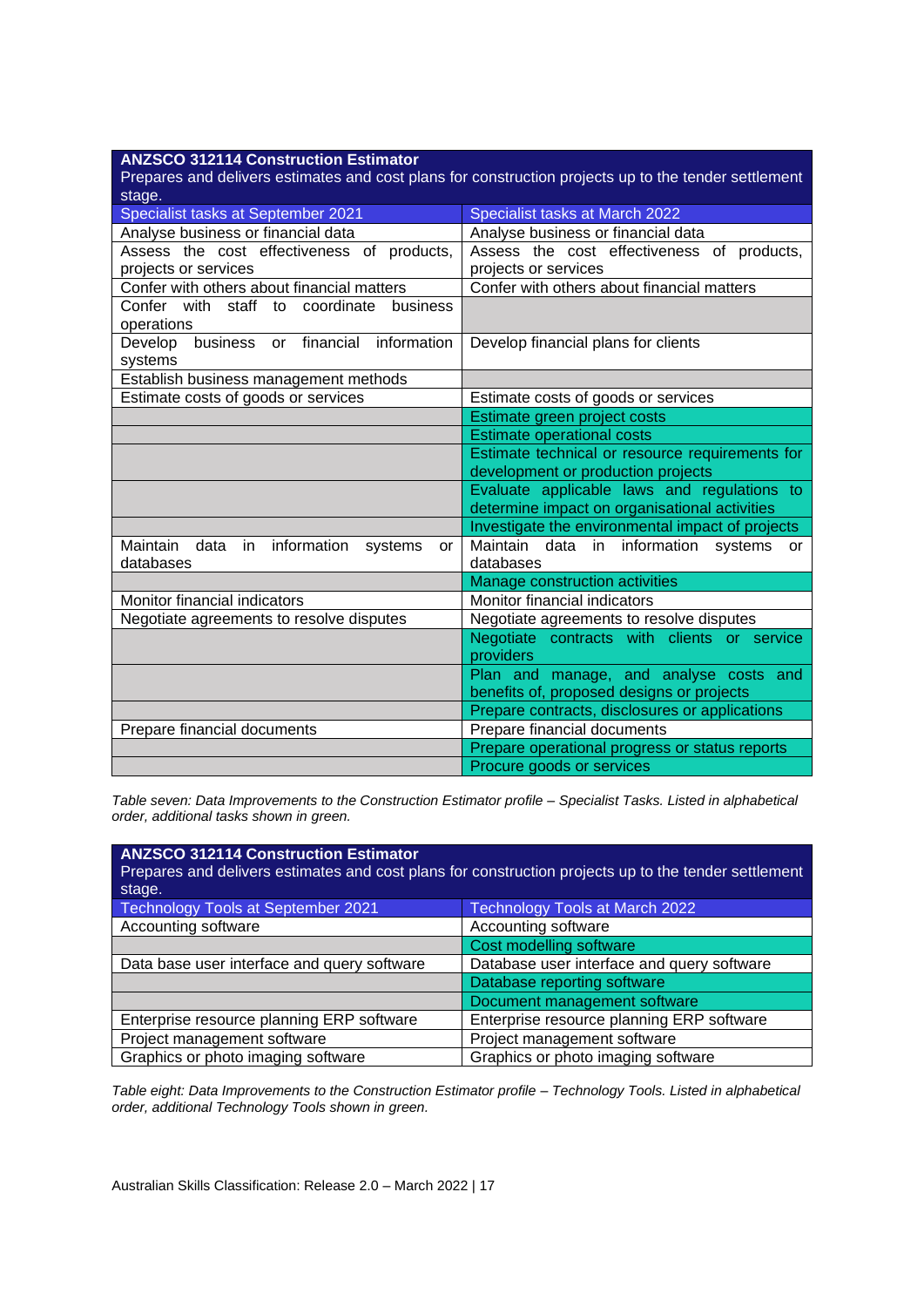#### ANZSCO 312114 Construction Estimator

Prepares and delivers estimates and cost plans for construction projects up to the tender settlement stage

| Core Competencies         | Core Competencies Scores at<br>September 2021 | Core Competencies Scores at<br><b>March 2022</b> |
|---------------------------|-----------------------------------------------|--------------------------------------------------|
| Digital engagement        |                                               |                                                  |
| Initiative and innovation |                                               |                                                  |
| Learning                  |                                               |                                                  |
| Numeracy                  |                                               |                                                  |
| Oral communication        |                                               |                                                  |
| Planning and organising   |                                               |                                                  |
| Problem solving           |                                               |                                                  |
| Reading                   |                                               |                                                  |
| <b>Teamwork</b>           |                                               |                                                  |
| Writing                   |                                               |                                                  |

*Table nine: Data Improvements to the Construction Estimator profile – Core Competencies. Altered core competencies scores shown in green.*

We continue to welcome feedback on the Classification data to help facilitate similar improvements for other profiles and skills.

#### <span id="page-17-0"></span>New skills, and improved skills and occupation profiles

As we bring new profiles into the Classification, we inevitably add new specialist tasks that bring greater context and richness to our data. This is not just the case for specialisations and NEC occupations as noted above, but for all profiles. As new data enters the Classification, we consider how it may apply to existing profiles, and we have made improvements to a number of profiles as a result of new data.

#### <span id="page-17-1"></span>Case study: Bakers and Pastrycooks

For example, as part of this release we have added profiles for '351111 Baker', '351112 Pastrycook', and '851211 Pastrycook's Assistant' necessitating the creation of the new tasks:

- Produce pastries and other baked goods
- Decorate food items

We also amended the following existing tasks in the Classification:

• Apply glazes  $\rightarrow$  Apply glazes or icing

As a result, we made amendments to '3511 Bakers and Pastrycooks' (the unit group for two of these three occupations), applying these tasks to the unit group profile where we considered they applied to the group as a whole. We also added some existing and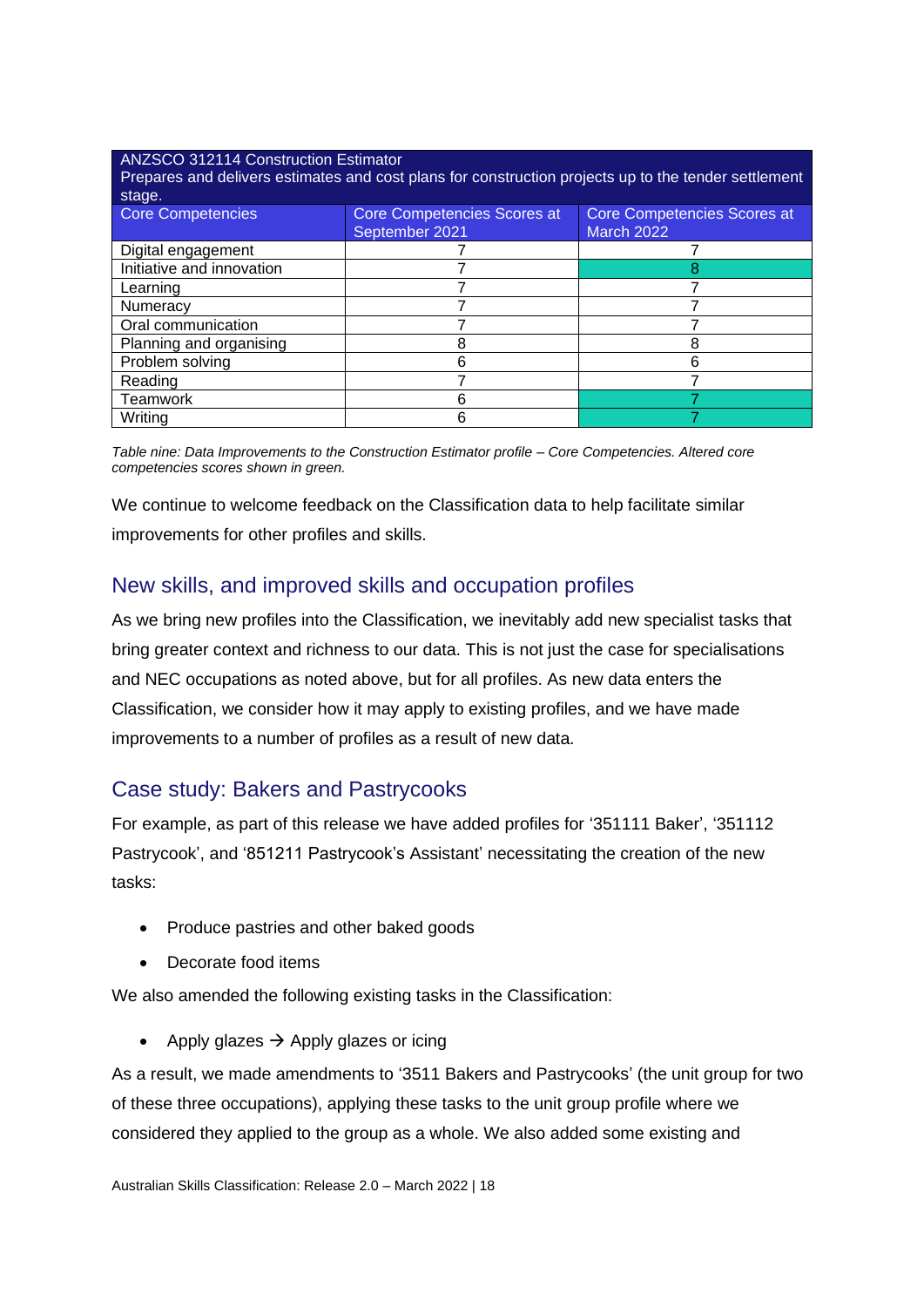unaltered tasks that were backed up by research, and removed some tasks where other contextual tasks were better aligned with the occupations that make up the unit group:

| ANZSCO 3511 BAKERS AND PASTRYCOOKS                                             |                                                                                                  |  |  |
|--------------------------------------------------------------------------------|--------------------------------------------------------------------------------------------------|--|--|
|                                                                                | Bakers and Pastrycooks prepare and bake bread loaves and rolls, buns, cakes, biscuits and pastry |  |  |
| goods.                                                                         |                                                                                                  |  |  |
| Specialist tasks at September 2021                                             | Specialist tasks at March 2022                                                                   |  |  |
| Adjust temperature controls of ovens or other                                  | Adjust temperature controls of ovens or other                                                    |  |  |
| heating equipment                                                              | heating equipment                                                                                |  |  |
| Apply glazes                                                                   | Apply glazes or icing                                                                            |  |  |
| Clean food preparation areas,<br>facilities<br>or                              | Clean food preparation areas,<br>facilities<br>or                                                |  |  |
| equipment                                                                      | equipment                                                                                        |  |  |
| Cut foods                                                                      |                                                                                                  |  |  |
| Determine food or drink production methods                                     |                                                                                                  |  |  |
| Direct operational or production activities                                    | Direct operational or production activities                                                      |  |  |
| Evaluate quality of food, drinks or ingredients                                | Evaluate quality of food, drinks or ingredients                                                  |  |  |
|                                                                                | Inspect facilities, equipment or supplies to ensure                                              |  |  |
|                                                                                | conformance to standards                                                                         |  |  |
| Inspect food products                                                          |                                                                                                  |  |  |
|                                                                                | Load items into ovens or furnaces                                                                |  |  |
| Load materials into production equipment                                       | Load materials into production equipment                                                         |  |  |
| Maintain production or processing equipment                                    | Maintain production or processing equipment                                                      |  |  |
|                                                                                | Manage preparation of special meals or diets                                                     |  |  |
| Measure ingredients                                                            | Measure ingredients                                                                              |  |  |
|                                                                                | Mix ingredients                                                                                  |  |  |
| Monitor equipment operation to ensure proper                                   | Monitor equipment operation to ensure proper                                                     |  |  |
| functioning                                                                    | functioning                                                                                      |  |  |
| Operate food preparation equipment                                             | Operate food processing equipment                                                                |  |  |
| Order materials, supplies, or equipment                                        | Order materials, supplies, or equipment                                                          |  |  |
|                                                                                | Prepare breads or doughs                                                                         |  |  |
|                                                                                | Produce pastries and other baked goods                                                           |  |  |
| Record operational or production data<br>Record operational or production data |                                                                                                  |  |  |
| Shape dough                                                                    | Shape dough                                                                                      |  |  |

*Table ten: Data Improvements to the Bakers and Pastrycooks profile – Specialist Tasks. Listed in alphabetical order, additional or adjusted tasks shown in green, removals shown in grey.*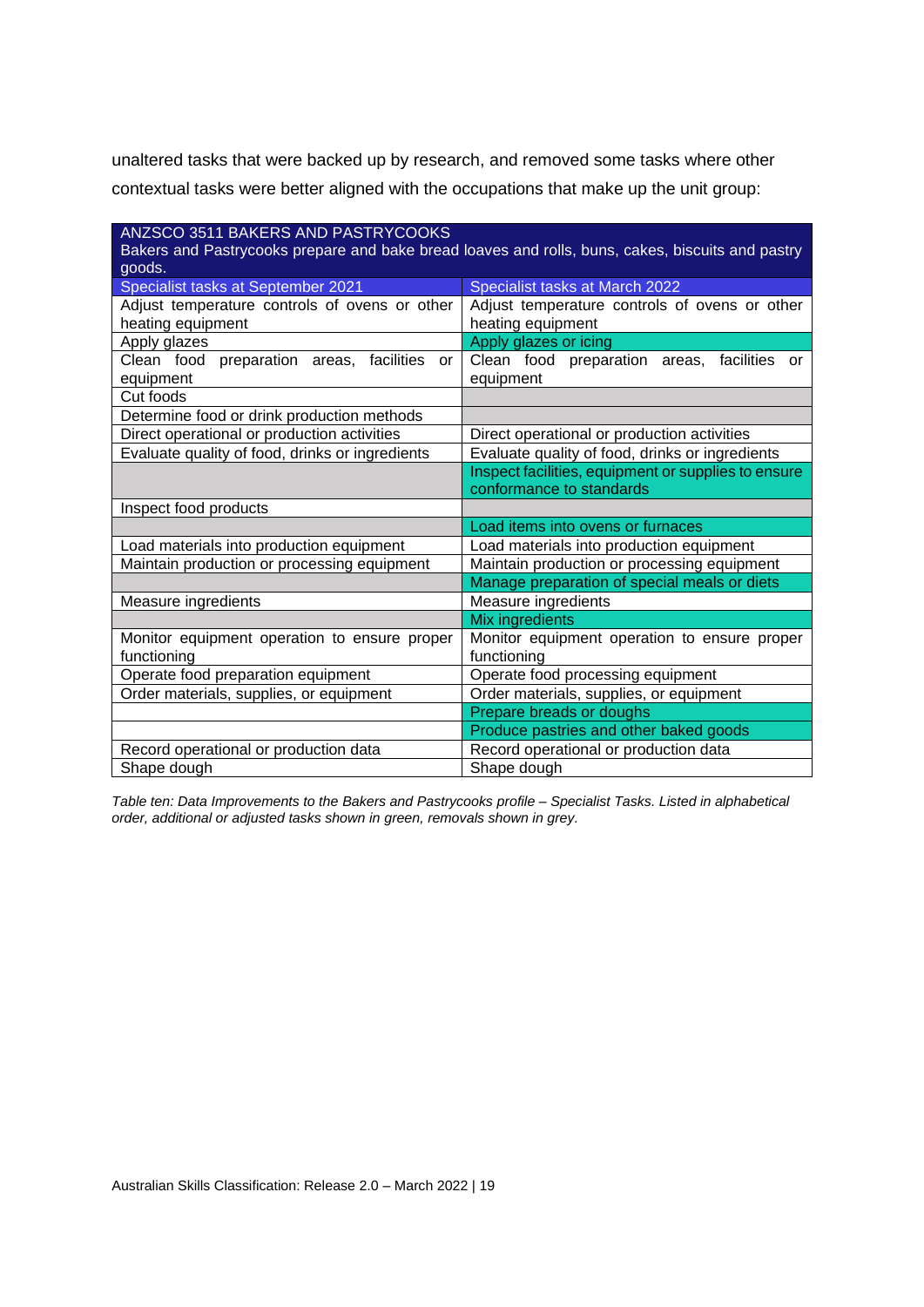#### <span id="page-19-0"></span>Case study: A new skills cluster

We have also made improvements to some of the skills clusters in the Classification. A notable change is the inclusion of a new skill cluster 'measure or calculate dimensions, distance, volume or capacity' to the 'science and mathematics' skill cluster family.

The tasks moved from existing clusters to this new cluster are outlined in the table below, and we anticipate that more tasks will be added to this cluster as new skills are brought into the Classification – particularly scientific occupations including spatial scientists.

| <b>Specialist Task</b>                                                                                   | <b>Previous Skill Cluster</b>                                   | <b>Current Skill</b><br><b>Cluster</b>             | <b>Current</b><br><b>Cluster Family</b> |
|----------------------------------------------------------------------------------------------------------|-----------------------------------------------------------------|----------------------------------------------------|-----------------------------------------|
| Measure distances or dimensions                                                                          | Collect or analyse land<br>surveys and geographics<br>data      |                                                    |                                         |
| Calculate dimensions of work<br>pieces, products or equipment                                            | Determining and<br>configuring equipment<br>and components      |                                                    |                                         |
| Measure materials to mark<br>reference points, cutting lines or<br>other indicators                      | Evaluate physical or<br>chemical characteristics<br>of material | NEW:<br>Measure or                                 |                                         |
| Measure dimensions of<br>completed products or work<br>pieces to verify conformance to<br>specifications | Inspect product quality or<br>specifications                    | calculate<br>dimensions,<br>distance,<br>volume or | Science and<br><b>Mathematics</b>       |
| Measure the level or depth of<br>liquids                                                                 | Maintain, adjust or repair<br>flow systems                      | capacity                                           |                                         |
| Measure materials or objects for<br>installation or assembly                                             | Manage and handle<br>resources and materials                    |                                                    |                                         |
| Measure product or material<br>dimensions                                                                | Manage construction or                                          |                                                    |                                         |
| Measure work site dimensions                                                                             | production projects                                             |                                                    |                                         |

*Table eleven: Re-clustering of specialist tasks to form the new skills cluster "measure or calculate dimensions, distance, volume or capacity.*

#### <span id="page-19-1"></span>Updates to the technology tools data

When we first brought technology tools into the Classification, we based them on O\*NET's 'Technologies and Tools' data and adjusted them for the Australian context. As we have continued to expand the Classification, we find the technology tools become quickly outdated, and as our data develops in maturity, we want to continue to integrate existing taxonomy data with information more focused on the Australian labour market.

We have made some adjustments that address some of the complications with the technology tools data. Specifically, we have: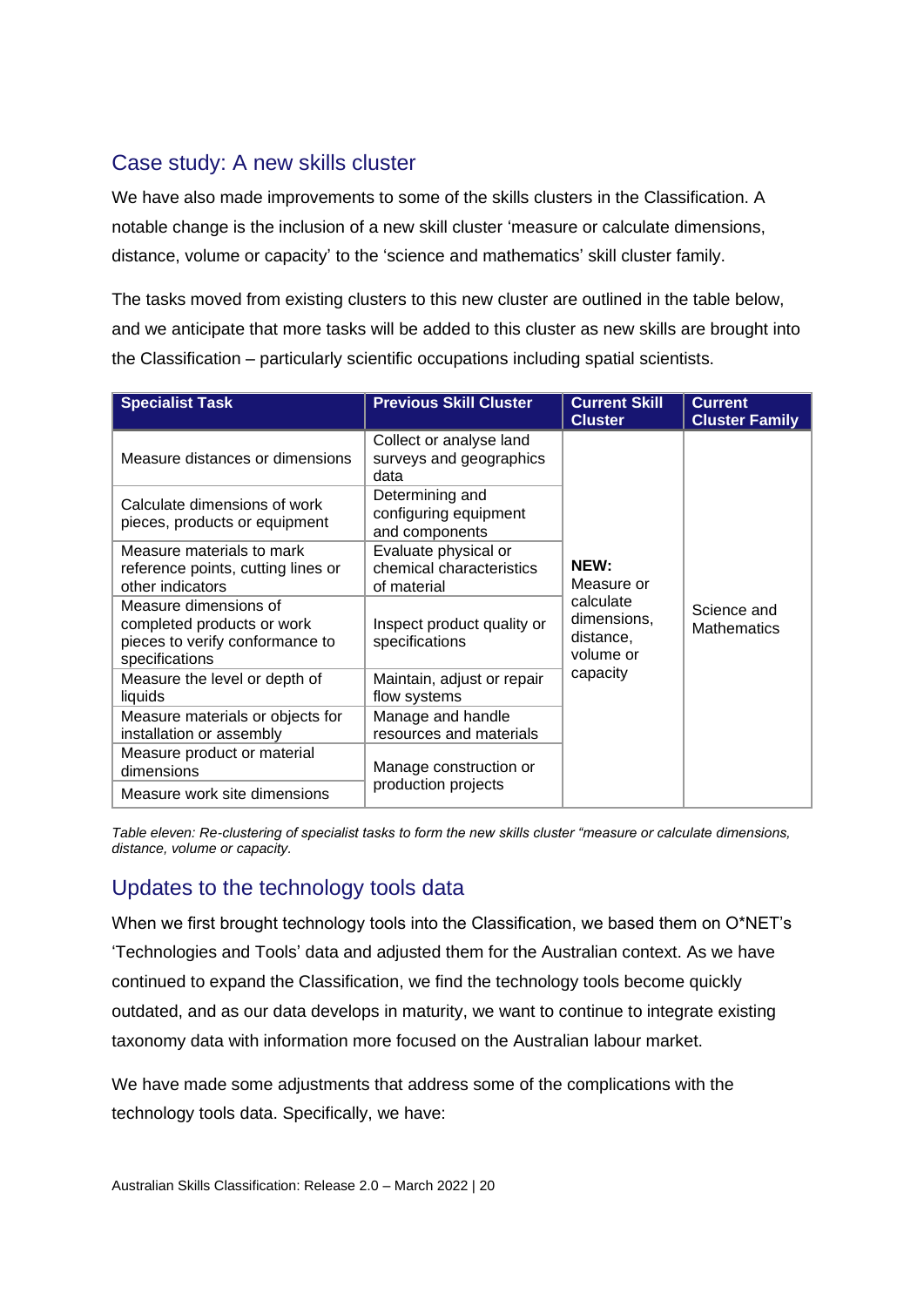- Created definitions for all technology tools for example 'Data mining software' is 'software that identifies patterns, anomalies, and correlations within large data sets to predict outcomes.'
- Addressed some structural granularity issues with the technology tools, to ensure that across the Classification they are presented at similar levels of granularity.
- Made improvements based on qualitative research. For example, we found that for Electricians, the technology tool 'wattmeters' is inadequate and have expanded that technology tool to 'electrical and electronic systems measurement instruments'.
- Further analysed job advertisement data to identify technology tools that might be missing from current occupation profiles.

While we have focused on these priority improvements for this release, we will continue to review and make improvements to the technology tools going forward. We anticipate that the technology tools will be one of the most dynamic elements of the skills classification, reflecting the speed at which technology continues to change and shape the labour market.

#### <span id="page-20-0"></span>The addition of emerging and trending digital skills

In December 2021, the Commission's report *[State of Australia's Skills 2021: now and into](https://www.nationalskillscommission.gov.au/state-australias-skills-2021-now-and-future)  [the future](https://www.nationalskillscommission.gov.au/state-australias-skills-2021-now-and-future)* (National Skills Commission, 2021)<sup>4</sup> outlined how emerging and trending skills are changing the nature of work across many roles and driving growth in emerging occupations. Understanding which skills are trending and emerging in the labour market provides an opportunity to better equip the workforce with skills that align to those emerging jobs, as well as developing new skills that are emerging within jobs. The commission analysed and identified these skills in the labour market using job advertisement data by EMSI Burning Glass.

**Trending skills** are defined as skills that have grown in demand over the past five years (2016 to 2021) in a particular occupation. They are not necessarily new skills, but skills that are increasing in demand as a proportion of all jobs advertised for that occupation over a five-year period.

<sup>4</sup> National Skills Commission, 2021, *State of Australia's Skills 2021: now and into the future*, National Skills Commission, Australia.

Australian Skills Classification: Release 2.0 – March 2022 | 21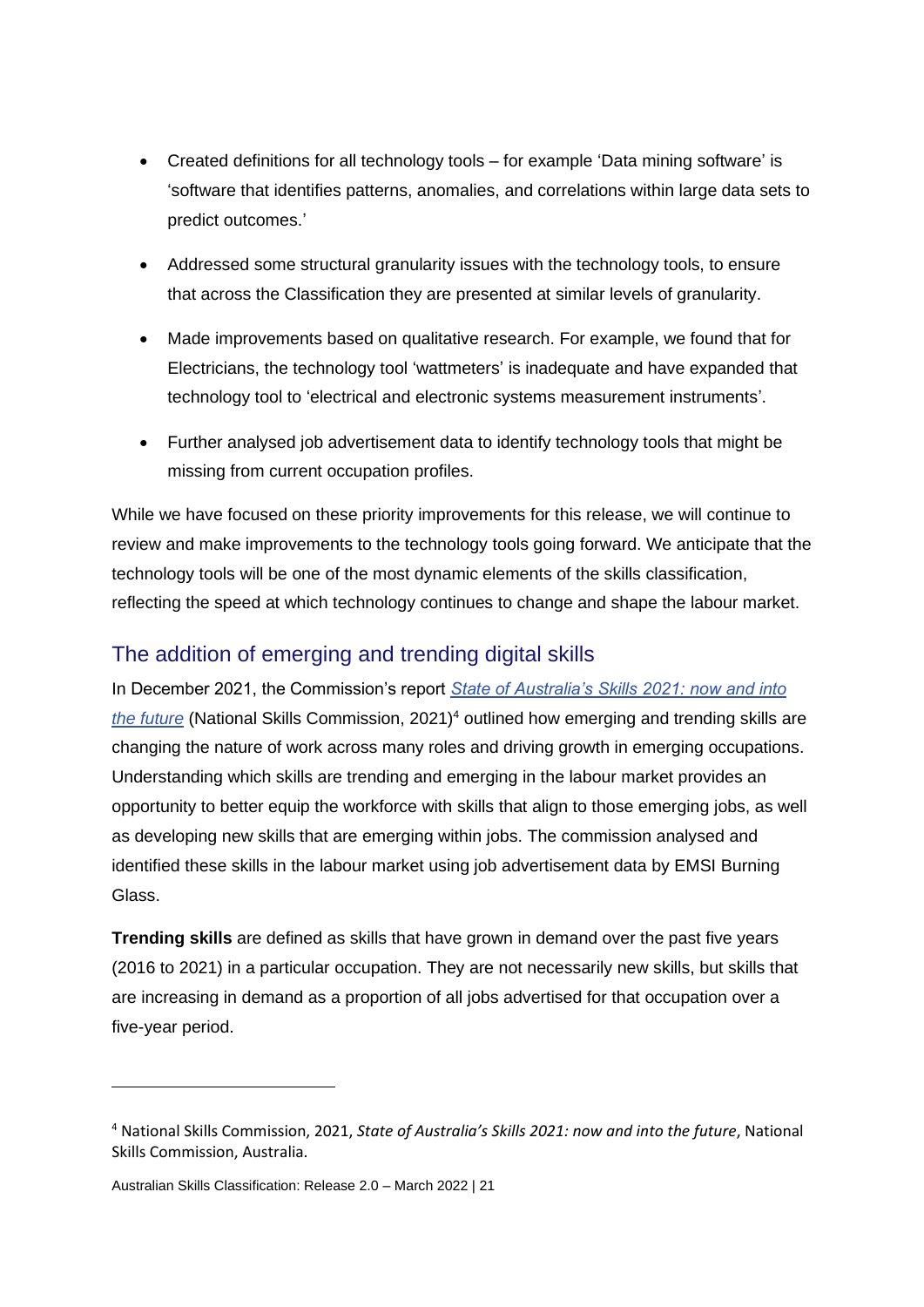**Emerging skills** are **trending skills** that are also new to particular occupations. These are distinct from other trending skills in that they have recently emerged in some occupations where they were not previously identified in job advertisements for that occupation within the last five years.

The Commission has found that digital skills are amongst the fastest growing emerging skills in the economy. As part of this update to the Classification we mapped identified skills to specialist tasks and technology tools in the Classification and introduced flags for emerging and/or digital skills into our profiles. These flags appear both in the Classification interface and the downloadable data file.

It is important to note that the emerging and trending digital skills flagged as part of this update extend beyond technology tools or specialist tasks relating solely to the use or application of software and hardware. Specialist tasks related to project management, communication and collaboration, science and mathematics, engineering and creative design have also been included as they facilitate and complement working with digital tools and in work environments that are becoming more digitised. As part of this process, over 1000 trending or emerging skills flags were added to profiles in the Classification.

We intend to include emerging and trending skills flags beyond digital skills in future updates to the Classification, and the flags will also be updated as these trends change into the future. This introduces an exciting new element of dynamism into the Classification which enhances its responsiveness to a changing and evolving Australian labour market.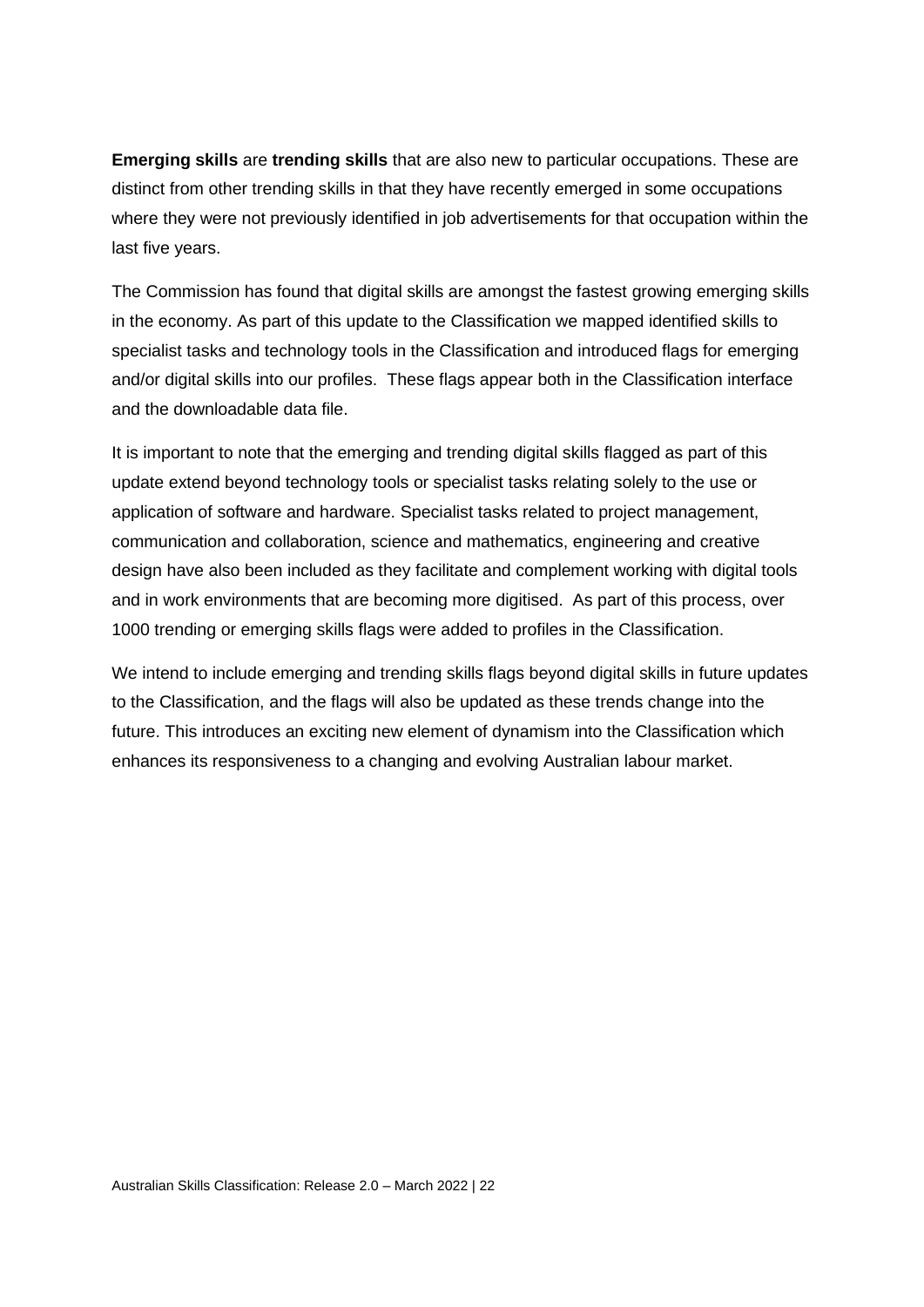#### <span id="page-22-0"></span>Case study: Architectural Draftsperson

For example, the profile for '312111 Architectural Draftsperson' has been updated per the table below with the introduction of flags for 1 emerging and 5 trending skills<sup>5</sup>.

| 312111 Architectural Draftsperson                                                              |          |
|------------------------------------------------------------------------------------------------|----------|
| Completes Architects' concepts by preparing drawings and plans, and liaising with builders and |          |
| contractors.                                                                                   |          |
| <b>Specialist tasks</b>                                                                        |          |
| Analyse design or requirements information for mechanical equipment or<br>systems              | Trending |
| Collect data about project sites                                                               |          |
| Create graphical representations of structures, landscapes or aquatic<br>systems               | Trending |
| Create physical models or prototypes                                                           |          |
| Determine operational methods                                                                  |          |
| Direct design or development activities                                                        | Trending |
| Estimate operational costs                                                                     |          |
| Estimate technical or resource requirements for development or production<br>projects          |          |
| Evaluate technical data to determine effect on designs or plans                                |          |
| Monitor processes for compliance with standards                                                |          |
| Operate computer systems                                                                       |          |
| Prepare contracts, disclosures or applications                                                 |          |
| Prepare technical reports for internal use                                                     |          |
| Provide technical guidance to other staff                                                      |          |
| Recommend technical design or process changes to improve efficiency,<br>quality or performance | Trending |
| Supervise engineering or other technical staff                                                 |          |
| Verify mathematical calculations                                                               |          |
| <b>Technology tools</b>                                                                        |          |
| Computer aided design CAD software                                                             | Trending |
| Document management software                                                                   |          |
| Graphics or photo imaging software                                                             | Emerging |

*Table eleven: Occupation profile for Architectural Draftspersons with flags for emerging and trending digital skills. Tasks in alphabetical order by category.*

<sup>5</sup> Note: the addition of an emerging skills flag does not necessarily indicate a difference between this release of the Classification and any previous release, given the difference in data timeframes and other technical factors. For example, the Classification draws on datasets including current job advertisements while emerging and trending skills data relates to changes to occupations over the five years between 2016 and 2021.